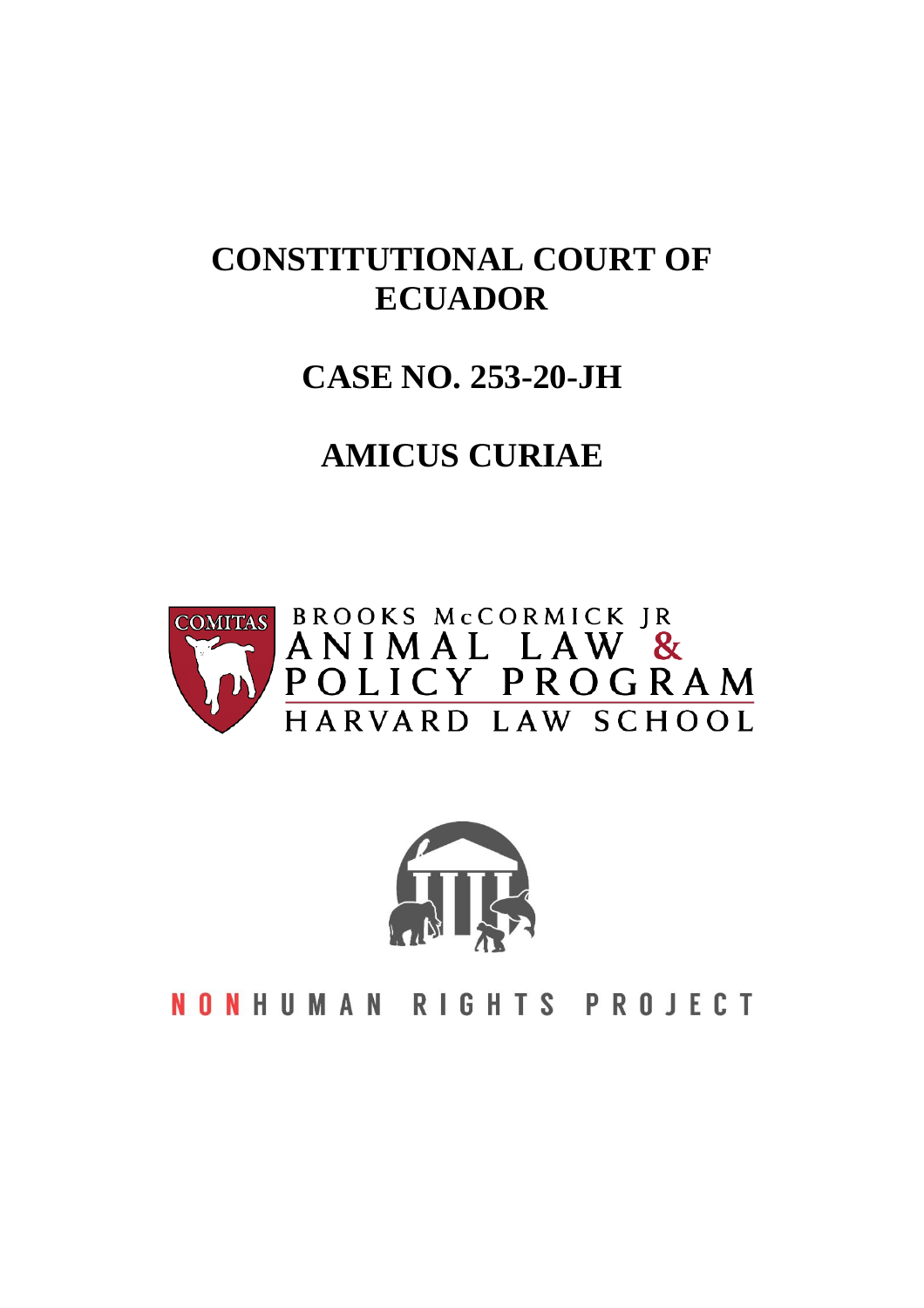## **1. PRELIMINARY ASPECTS**

1.1 The Brooks McCormick Jr. Animal Law & Policy Program at Harvard Law School and the Nonhuman Rights Project hereby respectfully present the following *amicus curiae* according to article 12 of the Organic Law of Jurisdictional Guarantees and Constitutional Control, in the matter of Case No. 253-20-JH before the Constitutional Court of Ecuador.

1.2 Ana Burbano received the woolly monkey (*Lagothrix lagothricha)* named Estrellita at the age of one month. The woolly monkey is classified as vulnerable by the IUCN Red List (Stevenson et al. 2021). Particularly, woolly monkeys are suffering from habitat loss and hunting in Ecuador (Álvarez-Solas, de la Torre, and Tirira 2018, 187). Burbano kept Estrellita and raised her in a human family; Estrellita had no contact with other woolly monkeys. The Ecuadorian environmental authority confiscated Estrellita on September 11, 2019, when she was around 18 years old, on the basis of article 147.5 of the Organic Environmental Code, which provides that private individuals may not breed, keep, buy, or sell exotic or native wildlife. The authorities relocated Estrellita to San Martín de Baños Zoo. Estrellita was put in quarantine and died in the zoo on October 9, 2019. Burbano filed a writ of *habeas corpus* on Estrellita's behalf, demanding that the judge return Estrellita to her human family and issue the wildlife license that Burbano required to keep Estrellita in her home. The lower court and the Court of Appeals denied the writ of *habeas corpus*.

1.3 Professor Dr. Pablo Stevenson is a scientific researcher who has "spent the largest time with groups of woolly monkeys in the field (approximately 48 months)," and studied them for more than twenty years. He has published five books, four of which deal with woolly monkeys, 43 book chapters, of which 32 are on primates, and 132 articles in scientific journals (most of which are on woolly monkeys).

1.4 In his accompanying affidavit, Professor Dr. Stevenson explains that "woolly monkeys are complex social beings with a high capacity of recognition of other monkeys, resources and their environment. They have the capacity to communicate with each other, complex individual personalities, and powerful learning abilities." Additionally, Professor Dr. Stevenson explains that woolly monkeys "travel on average 2 km each day looking for food and resting sites when most adults go to different places in an autonomous way, but coordinating most group activities," and display "intelligence and adaptability."

1.5 Stella de la Torre, dean of Biological and Environmental Science of San Francisco de Quito University, filed an *amicus curiae* with the trial court, which noted:

> We still have much to discover on the cognitive abilities of nonhuman primates but we do know that these animals live in complex physical and social environments that require an advanced cognitive capacity (Byrne 2000, Hopper and Brosnan 2012). In the case of *Lagothrix* primates like Estrellita, research on wild communities has shown that these animals remember their habitat's elements and create maps identifying travel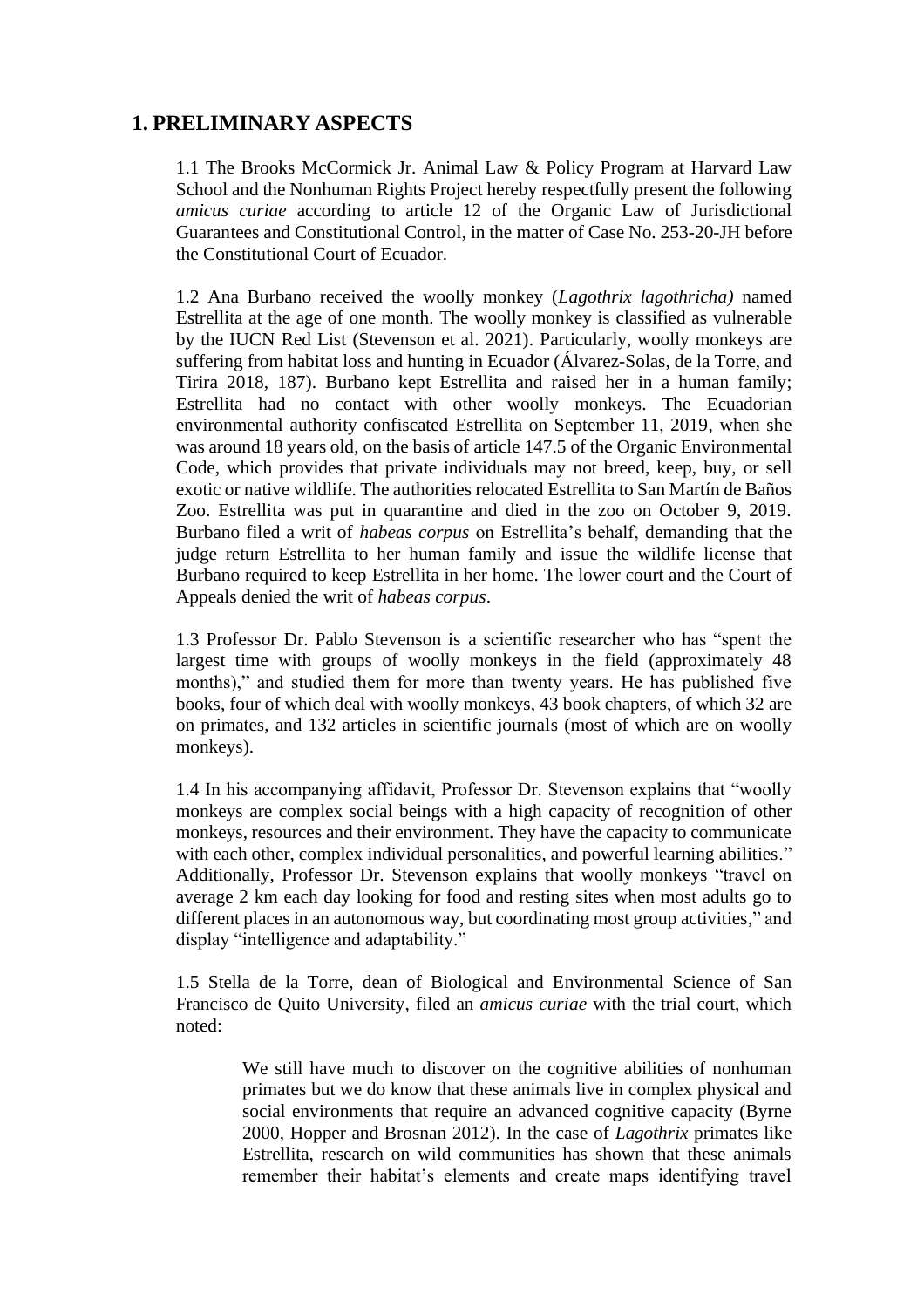routes that they constantly use (di Fiore and Suárez 2007). These primates require short- and long-term memory to elaborate and make these mental maps, clear evidence of their cognitive abilities. On the other hand, these monkeys live in large social groups that are maintained thanks to complex cooperative, affiliative, and antagonistic behavior (di Fiore and Campbell 2007, Tirira et al. 2018). Cooperation among group members is strong and includes altruistic behavior such as individuals exposing themselves to hunters to help their injured group members, which evidences strong affective bonds among group members, as well as an elaborated cognitive system that helps them survive (MacLean et al. 2013). Human and nonhuman primates share the psychological and emotional effects caused by losing someone important (Osterweis et al. 1984). One of the strongest emotional bonds that exist is between a mother and her child (Langergraber 2012). (Multicompetent Judicial Unit based in the Baños District, Tungurahua Province 2020).

1.6 The Selection Chamber of the Constitutional Court of Ecuador decided to select this case, No. 253-20-JH, to develop jurisprudence that would determine the scope of the writ *of habeas corpus* in relation to the protection of other living beings and to address the question whether nonhuman animals can be considered as subjects of rights protected by the rights of nature.

1.7 The Brooks McCormick Jr. Animal Law & Policy Program at Harvard Law School, located in Cambridge, Massachusetts, U.S.A., is the premier academic animal law and policy program in the world. It is dedicated to analyzing and improving the treatment of animals through the legal system. The Program engages with academics, students, practitioners, and decision-makers to foster discourse, facilitate scholarship, develop strategic solutions, and build innovative bridges between theory and practice in the rapidly evolving area of animal law and policy.

1.8 The Nonhuman Rights Project, a non-governmental organization based in the U.S.A., works to ensure fundamental rights for nonhuman animals through litigation, legislation, and education. The Nonhuman Rights Project has litigated or is preparing to litigate *habeas corpus* cases for nonhuman animals in the United States (the states of New York, Connecticut, Colorado, and California), India, and Israel. In addition, the Nonhuman Rights Project has filed an amicus brief in the Constitutional Court of Colombia.

1.9 The topics determined by the Constitutional Court in its selection order are directly related to the institutional missions of both the Brooks McCormick Jr. Animal Law & Policy Program at Harvard Law School and the Nonhuman Rights Project.

1.10 Courts around the world are analyzing the legal status of animals. In Latin America, the issue is particularly relevant due to the recent decisions adopted in the last years in Argentina, Brazil, and Colombia. Our organizations have had the opportunity to intervene as *amicus curiae* in some emblematic cases in the region. It is a subject of deep legal connotation, as it addresses complex analyzes of fundamental institutions of law.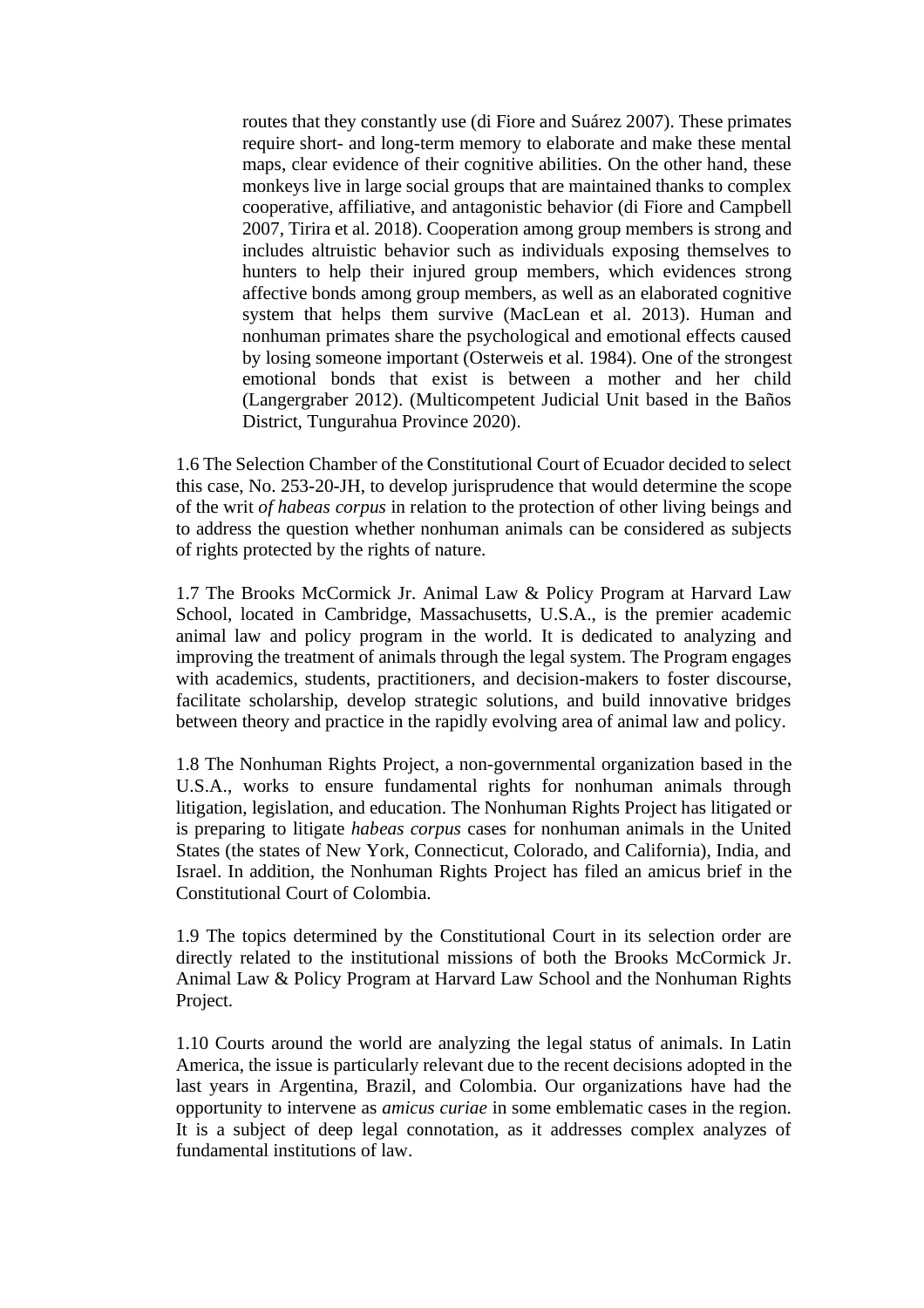1.11 Estrellita's case is novel and important for the Constitutional Court of Ecuador and for the development of Ecuadorian Constitutional Law and Animal Law. The case is also novel and important for the international community, which is carefully following Ecuador's pioneering constitutional protection of the rights of nature. In this time of catastrophic climate crisis and the sixth mass extinction of species, Ecuador is a regional and world leader in developing and protecting the rights of nature and this case presents an opportunity to deepen that reputation. The case is also novel and important for the development of *habeas corpus* and its application to nonhuman animals in Ecuador, Latin America, and globally.

1.12 We file this *amicus curiae* to the Constitutional Court of Ecuador and request that:

- a) The Constitutional Court consider the grounds that we have provided in this report and takes the Brooks McCormick Jr. Animal Law & Policy Program at Harvard Law School and the Nonhuman Rights Project as third parties interested in the case, legitimizing our intervention as such in this process.
- b) The Constitutional Court recognize that nonhuman animals can be the subjects of rights.
- c) The Constitutional Court recognize that the writ of *habeas corpus* can be appropriate for nonhuman animals.
- d) The Constitutional Court recognize that nonhuman animals are subjects of rights protected by the rights of nature.
- e) The Constitutional Court order the relevant governmental entities to create protocols to guarantee the rights of nonhuman animals under the rights of nature and *habeas corpus*.

## **2. NONHUMAN ANIMALS CAN BE THE SUBJECTS OF RIGHTS**

2.1 This Court is presented with the important opportunity of developing jurisprudence that determines the scope of the *habeas corpus* action regarding nonhuman animals and decides whether they can be considered subjects of rights protected by the rights of nature. We urge the Court to determine that (1) nonhuman animals can be the subjects of rights, (2) the writ of *habeas corpus* can be appropriate for nonhuman animals, and (3) nonhuman animals are subjects of rights protected by the rights of nature. In doing so, this Court would be joining a growing number of courts, legislatures, and important thinkers around the world in recognizing the imperative of nonhuman animal rights.

2.2 In civil law and common law, a "person" today is understood as "any being whom the law regards as capable of rights or duties," and "[a]ny being that is so capable is person, whether a human being or not," according to Black's Law Dictionary (Garner 2019b), quoting John Salmond (Salmond 1947, 318).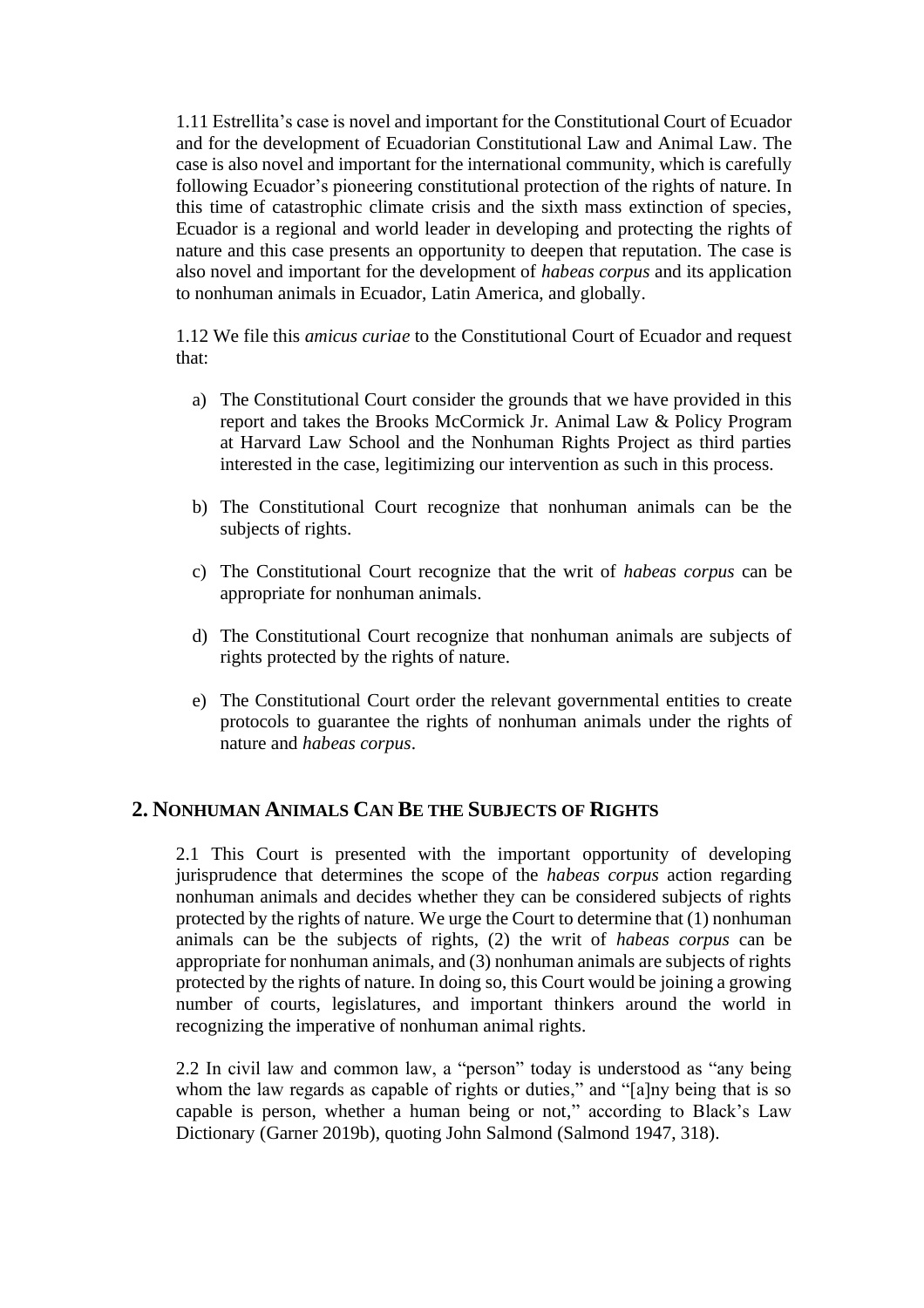2.3 As Trahan explains: "If the *summa divisio* of the civil law–the distinction between 'persons' and 'things'–can be traced back through the pages of history to a single source, then that source may well be the following line of the *Institutes* of the second century Roman jurisconsult Gaius: 'Now, all the law that we make use of pertains either to persons or to things or to actions." (Trahan 2008, 9). "Persons" have long been confined to humans:

> Thanks to recent social and technological changes, our society now faces a number of new social problems, problems as to which the distinction between persons and things is highly pertinent. One such problem is the characterization of the human fetus. As long as abortion was criminalized, the ancient question of whether a fetus was merely a part of the mother's body (and, therefore, a "thing") or an independent human being (and, therefore, a "person") was no great practical significance. But when, thanks to the women's rights movement and the so-called "sexual revolution," restrictions on abortion began to fall, this question came to the forefront of public attention. Another such problem is the characterization of animals. The rise of the environmental movement has precipitated a reexamination, on the philosophical plane, of the place of human beings within the larger natural world. The traditional view–that the natural order was created for man and that he, as master of it, is free to do with it more or less as he pleases–has been increasingly challenged. (Trahan 2008, 20). 1

2.4 In 2014, the Supreme Court of India held that all nonhuman animals in the country possess rights, pointing to Articles 21 and 51A(g) of the Constitution of India and referring to these as "the magna carta of animal rights." The Court went on to hold that animals "also have rights under India's Prevention of Cruelty to Animals [Act] secs. 3, 11[.] Section 3 of the Act deals with duties of persons having charge of animals, which is mandatory in nature and hence confer corresponding rights on animals. Rights so conferred on animals are thus the antithesis of a duty and if those rights are violated, law will enforce those rights with legal sanction." In short, the Court held that, "(a)ll living creatures have inherent dignity and a right to live peacefully and right to protect their well-being which encompasses protection from beating, kicking, over-driving, over-loading, tortures, pain and suffering etc." (Animal Welfare Board v. Nagaraja 2014, paras. 32, 54, 56, 62, 77).

2.5 In 2020, the Islamabad High Court in Pakistan decided the case of *Islamabad Wildlife Management Board v. Metropolitan Corporation*, W.P. No. 1155/2019. In that opinion, the Chief Justice of the Court wrote that, "After surveying the jurisprudence developed in various jurisdictions it has become obvious that there is consensus that an 'animal' is not merely a 'thing' or 'property' […] Directly or indirectly the rights of other animals are also acknowledged." (Islamabad Wildlife

<sup>1</sup> For civil law, see further, Carriere, Jeanne Louise. 1999. "From Status to Persons in Book I, Title 1 of the Civil Code." *Tulane Law Review* 73(4), 1268-69; Thibault, Anton. 1855. *An Introduction to the Study of Jurisprudence,* sec. 101, 88 (Nathaniel Lindley trans.). For common law, see IV Roscoe Pound, *Jurisprudence*. 1959, 197 ("The significant fortune of legal personality is the capacity for rights."); Tur, Richard. 1987. "The 'Person' in Law," in Arthur Peacocke & Grant Gillett eds., *Persons and Personality: A Contemporary Inquiry*, 121-22, ("[L]egal personality can be given to just about anything […] It is an empty slot that can be filled by anything that can have rights or duties."); Bryant Smith. 1928. "Legal Personality," *Yale Law Journal* 37, 283 ("To confer legal rights or to impose legal duties […] is to confer legal personality").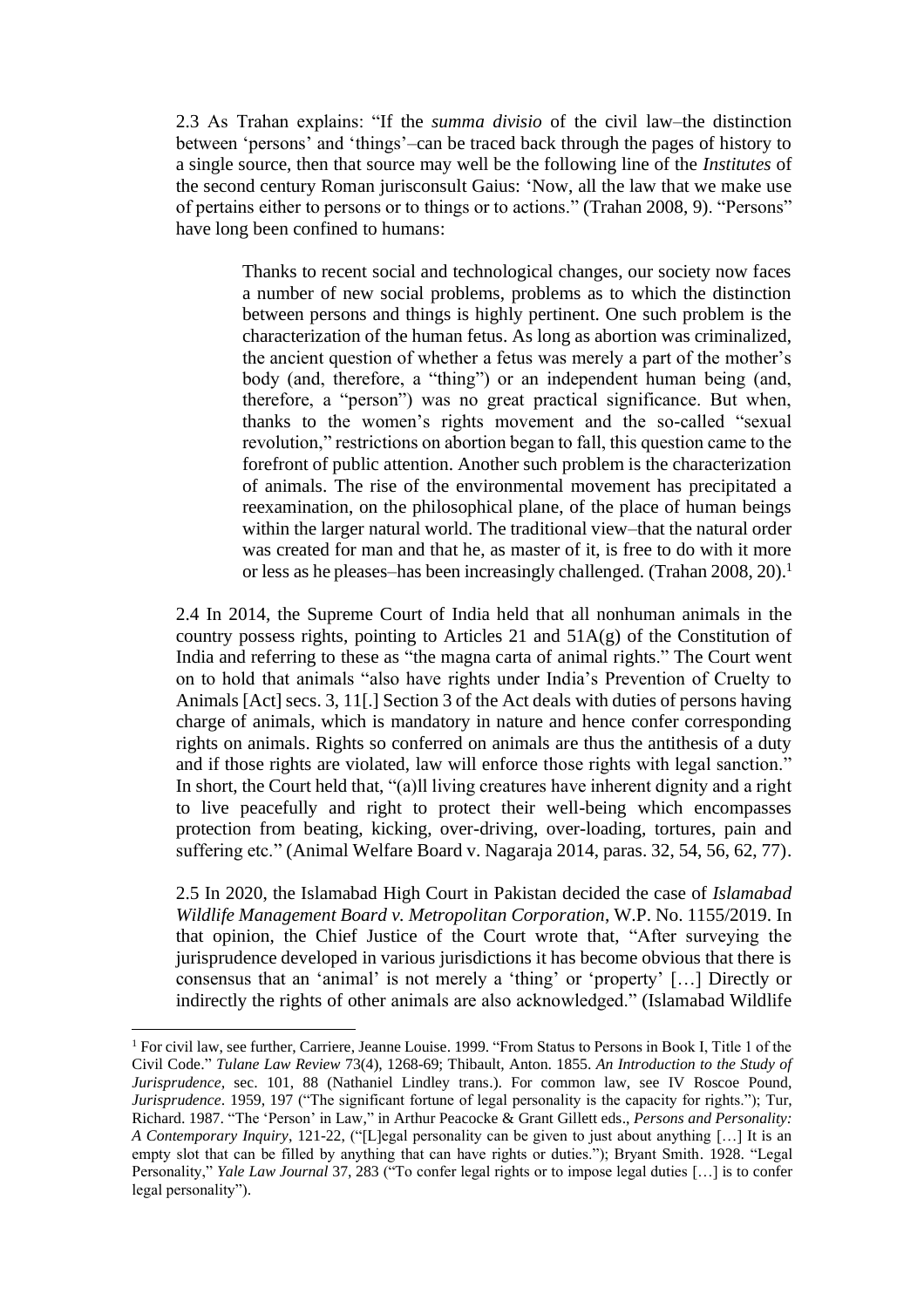Management Board v. Metropolitan Corporation 2020, para. 58). The Court added, "Do animals have legal rights? The answer to this question, without any hesitation, is in the affirmative." (Islamabad 2020, para. 59). The reason is that "human rights are inherent because they stem from the attribute of being 'alive.' Life, therefore, is the premise of the existence of a right. Whether human rights or rights guaranteed expressly under the Constitution, they all have a nexus with 'life.' An object or thing without 'life' has no right. A living being on the other hand has rights because of the gift of 'life.'" (Islamabad 2020, para. 59).

2.6 The Islamabad High Court also stated, "An animal undoubtedly is a sentient being. It has emotions and can feel pain or joy. By nature each specie has its own natural habitat. They require distinct facilities and environments for their behavioural, social and physiological needs. This is how they have been created. It is unnatural for a lion to be kept in captivity in a restricted area. To separate an elephant from the herd and keep it in isolation is not what has been contemplated by nature. Like humans, animals also have natural rights which ought to be recognized. It is a right of each animal, a living being, to live in an environment that meets the latter's behavioral, social and physiological needs." (Islamabad 2020, para. 59-60).

2.7 Finally, the Islamabad High Court affirmed, "It is also a natural right of every animal to be respected because it is a living being, possessing the precious gift of 'life'. Humans cannot arrogate to themselves a right or prerogative of enslaving or subjugating an animal because the latter has been born free for some specific purposes. It is a natural right of an animal not to be tortured or unnecessarily killed because the gift of life it possesses is precious and its disrespect undermines the respect of the Creator." (Islamabad 2020, para. 60).

2.8 There have also been legislative advances around the world that recognize animals as subjects of rights. For example, under New York state law "domestic or pet animals" have trust beneficiary rights under the state's "pet trust" statute (*Estates, Powers and Trusts Law* 2014, § 7-8.1). While the statutes and cases interpreting them do not generally refer to the nonhuman animals covered by these trusts explicitly as "persons," these laws nonetheless implicitly recognize nonhuman animals as "persons" since only "persons" can be beneficiaries.<sup>2</sup>

2.9 In Mexico, two legislative initiatives show an advance in the perception of animals as more than a simple object or means to satisfy human ends. In one, the official Mexican parliamentary group challenges the anthropocentric conceptions most deeply rooted in our Western legal systems and proposes that Article 4 of the Mexican Constitution be modified, and a sixth paragraph be included to recognize the sentience of nonhuman animals as subjects of rights (*Bill That Amends Article 4 of the Constitution of the United Mexican States with Respect to the Recognition* 

<sup>&</sup>lt;sup>2</sup> See Black's Law Dictionary (11th ed. 2019) ("beneficiary" is "[a] person to whom another is in a fiduciary relation […]; esp., a person for whose benefit property is held in trust."). *See also*, *Lenzner v. Falk*, 68 N.Y.S.2d 699, 703 (Supreme Court 1947) ("'Beneficiary' is defined as 'a person having enjoyment of property of which a trustee and executor, etc. has legal possession.' (Black's Law Dictionary)."); *Gilman v. McArdle*, 65 How. Pr. 330, 338 (N.Y. Super. 1883) ("Beneficiaries […] must be persons […]"), *rev'd on other grounds*, 99 N.Y. 451 (1885).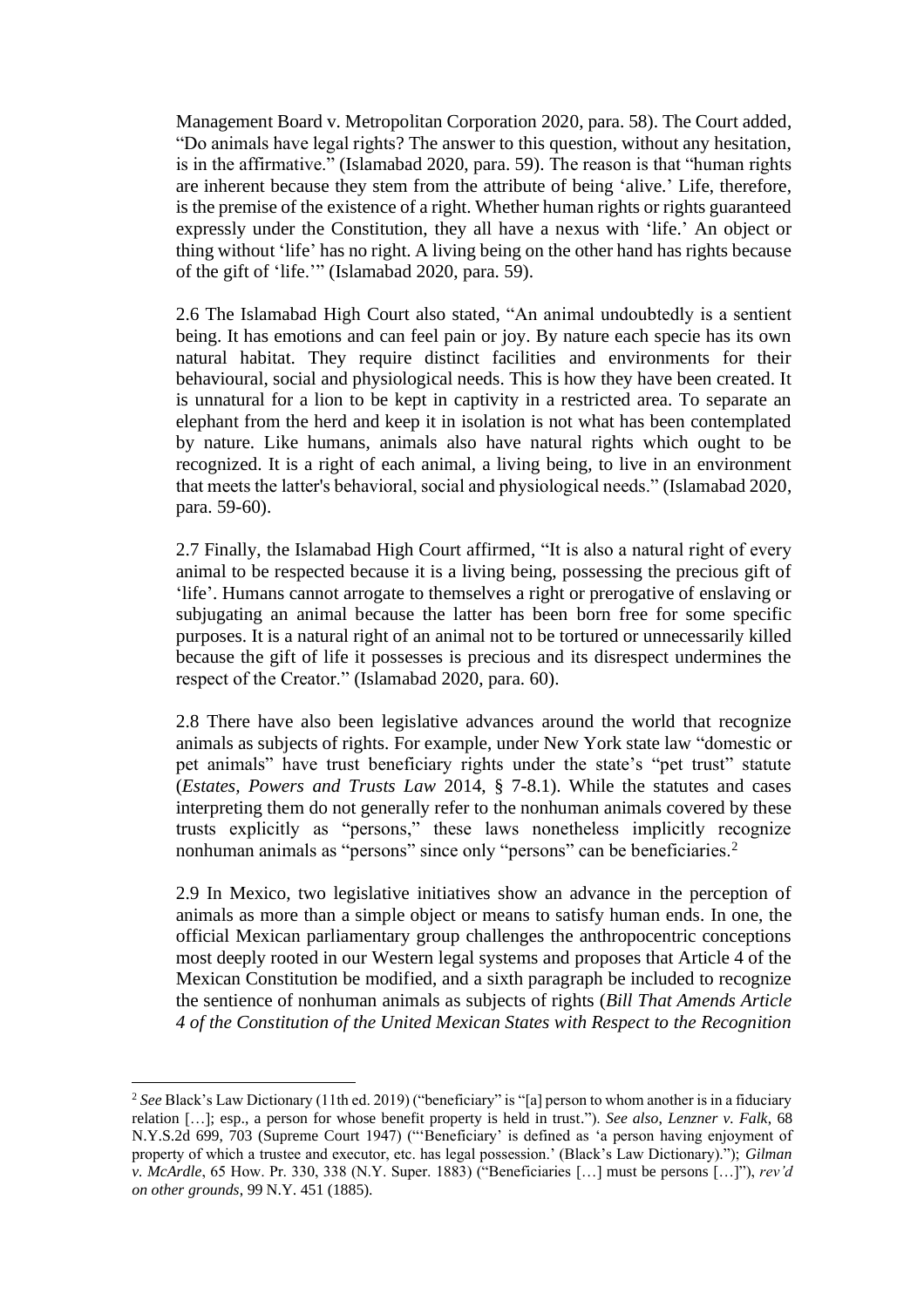*of the Rights of Nonhuman Animals* 2021). <sup>3</sup> Similarly, the other legislative initiative seeks to amend the Mexican Civil Code to recognize that nonhuman animals, as sentient and conscious beings, are subjects of rights, and therefore proposes some obligations for human beings (*Bill That Amends the Federal Civil Code, Regarding the Recognition of Rights to Nonhuman Animals* 2021). These proposals await the approval of the Mexican Senate. If approved, they would constitute the greatest legislative advance to date regarding the legal personhood and rights of nonhuman animals.

2.10 In Argentina, which is the only country thus far in which a court has ordered a nonhuman animal released pursuant to *habeas corpus* and not had that decision overturned (Third Court of Guarantees of Mendoza 2016), a proposed law of the Chamber of Deputies of Argentina would "recognize, consecrate, and assign animals, according to their particular characteristics, the category of 'nonhuman person' and subject of rights." (*Bill to Recognize, Embody and Assign Animals, According to Their Particular Characteristics, the Category of "Nonhuman Person" and Subjects of Rights* 2021).

2.11 In 2022, the highest state court in New York, the Court of Appeals, will hear a *habeas corpus* appeal brought on behalf of an elephant by the Nonhuman Rights Project. This is the first time that an English-speaking high court will consider whether *habeas corpus* extends to any nonhuman animal.

## **3. THE WRIT OF HABEAS CORPUS CAN BE APPROPRIATE FOR NONHUMAN ANIMALS**

3.1 As explained below, the writ of *habeas corpus* can be appropriate for at least some nonhuman animals. In a *habeas* case involving nonhuman animals, the judge must first determine whether the writ of *habeas corpus* is an appropriate legal action. We show here that at least some species of nonhuman animals should be able to file a writ of *habeas corpus* in Ecuador. Second, once the judge has decided that the animal in question may file the writ of *habeas corpus*, the judge must then determine whether the alleged detention is legal by examining the specific factual and legal circumstances. Our *amicus* speaks primarily to the first question and argues that a woolly monkey such as Estrellita is a subject of rights for whom the writ of *habeas corpus* is appropriate.

<sup>&</sup>lt;sup>3</sup> The legislative proposal aims to incorporate this provision: "This Constitution recognizes nonhuman animals as sentient beings and subjects of rights. Animals shall enjoy, without discrimination by species and insofar as they are compatible with their nature, the rights established in this Constitution, related international instruments, and the laws that may be issued for this purpose, being the obligation of México the guarantee of their compliance. Nonhuman animals shall exercise these rights in accordance with the guardianship that may be exercised by the person under whose care the animal is placed, or by any person having an interest in the benefit of the nonhuman animal. All nonhuman animals shall be treated with dignity and respect." (*Bill That Amends Article 4 of the Constitution of the United Mexican States with Respect to the Recognition of the Rights of Nonhuman Animals* 2021, 23).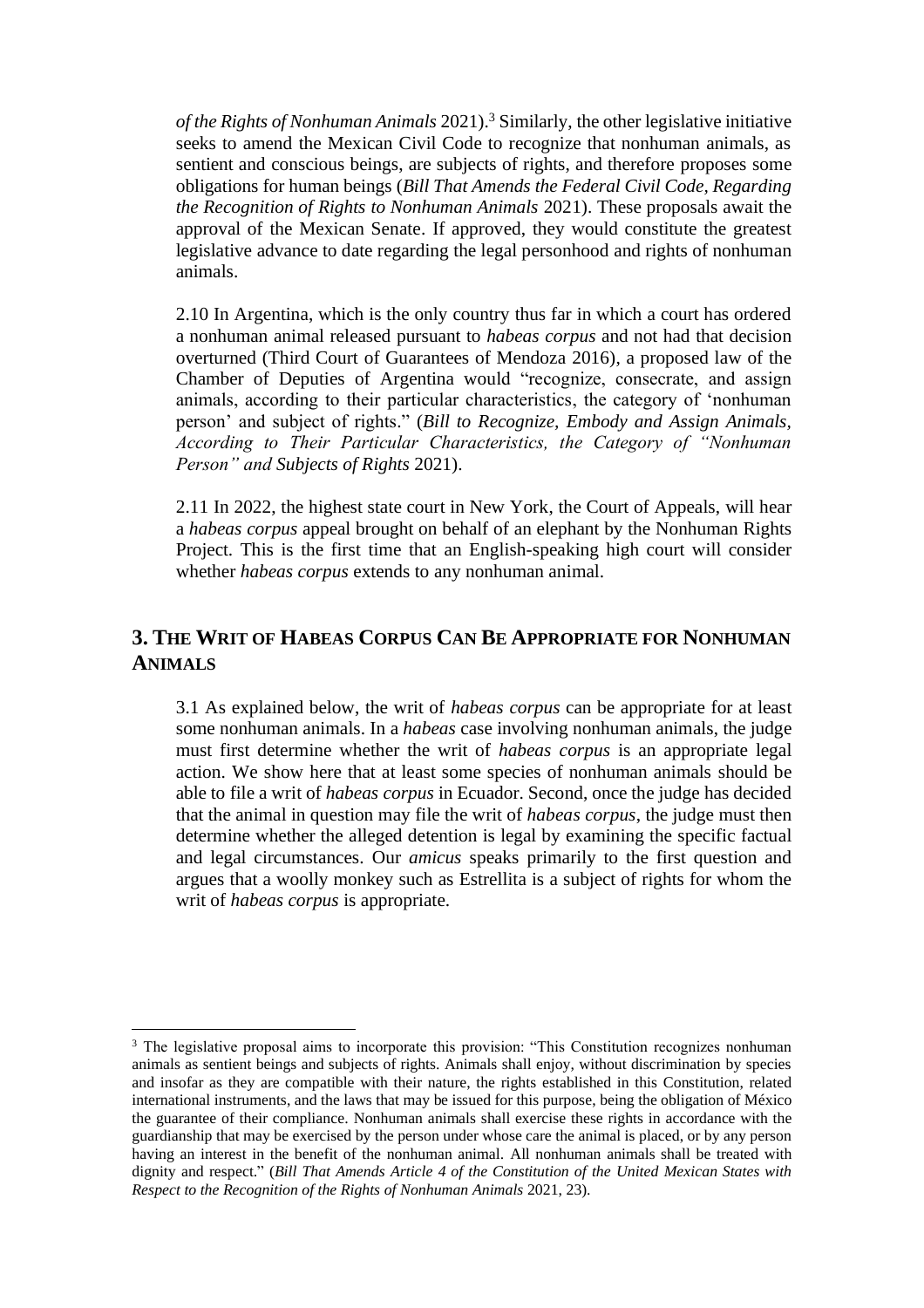## THE PURPOSE OF HABEAS CORPUS

3.2 *Habeas corpus* "is a simple but powerful instrument through which jurisdictional bodies verify the legality of deprivation of freedom and demand the detainee be brought before a competent court or tribunal. The mere activation of this legal tool fulfills a power rationalizing function, preventing the authorities from making arbitrary or illegal detentions. The fact that the inter-American human rights system has conceived it as an essential tool of the Rule of Law, which cannot be suspended during states of exception, has strengthened this instrument." (Constitutional Court of Colombia Judgment SU016/20 2020, sec. 4.2).

3.3 In most civil law and all common law jurisdictions, "habeas corpus is a legal tool designed to judicially guarantee the individual freedom of persons, against arbitrary, illegal, or unfair detentions or arrests from public or private agents. The evolution of habeas corpus comprises centuries of history and its modern configuration finds its origins in the first medieval charters that incorporated guarantees against the arbitrary deprivation of personal freedom. Indeed, the concern for legal instruments to guarantee individual freedom has been a constant in world history" (Constitutional Court of Colombia 2020, sec. 4.1). This history includes the Roman Empire, the English Magna Carta of 1215, and the English *Habeas Corpus* Amendment Act of 1679.

#### STANDARDS THIS COURT SHOULD CONSIDER

3.4 Around the world, high court judges generally take one, and often several, of the following eight standards into consideration when making decisions. These standards are used particularly to make common law, statutory, and constitutional decisions about whether outworn or antiquated law—like restricting personhood and rights to humans—should be changed.

3.5 The first two standards are wisdom and justice, under which a court has "the duty […] to bring the law into accordance with present day standards of wisdom and justice rather than with some outworn and antiquated rule of the past." (Woods v. Lancet 1951, 355), (citation and internal quotations omitted). The idea that a given entity—today all nonhuman animals—should automatically not have rights which protect them is outworn and antiquated and violates present standards of wisdom and justice.

3.6 Four other standards include right, ethics, fairness, and policy. The New York State Court of Appeals, for example, has noted that courts have a responsibility to "bring the common law of this State […] into accord with justice" by "mak[ing] the law conform to right." (Woods v. Lancet 1951, 351), and that "the ever-evolving dictates of justice and fairness […] are the heart of our common-law system […]" (Hymowitz v. Eli Lilly and Co 1989, 507). "Justice" is "[t]he quality of being fair or reasonable" (Garner 2019a). "[L]aw cannot be divorced from morality in so far as it clearly contains […] the notion of right to which the moral quality of justice corresponds." (Vinogradoff 1946, 19-20; Garner 2019a). Similarly, the issue in the New York Court of Appeals case of *Byrn v. New York City Health & Hosps. Corp*. of 1972 was whether human fetuses were "persons" with the right to life. Byrn established that "whether legal personality should attach" to a given entity is a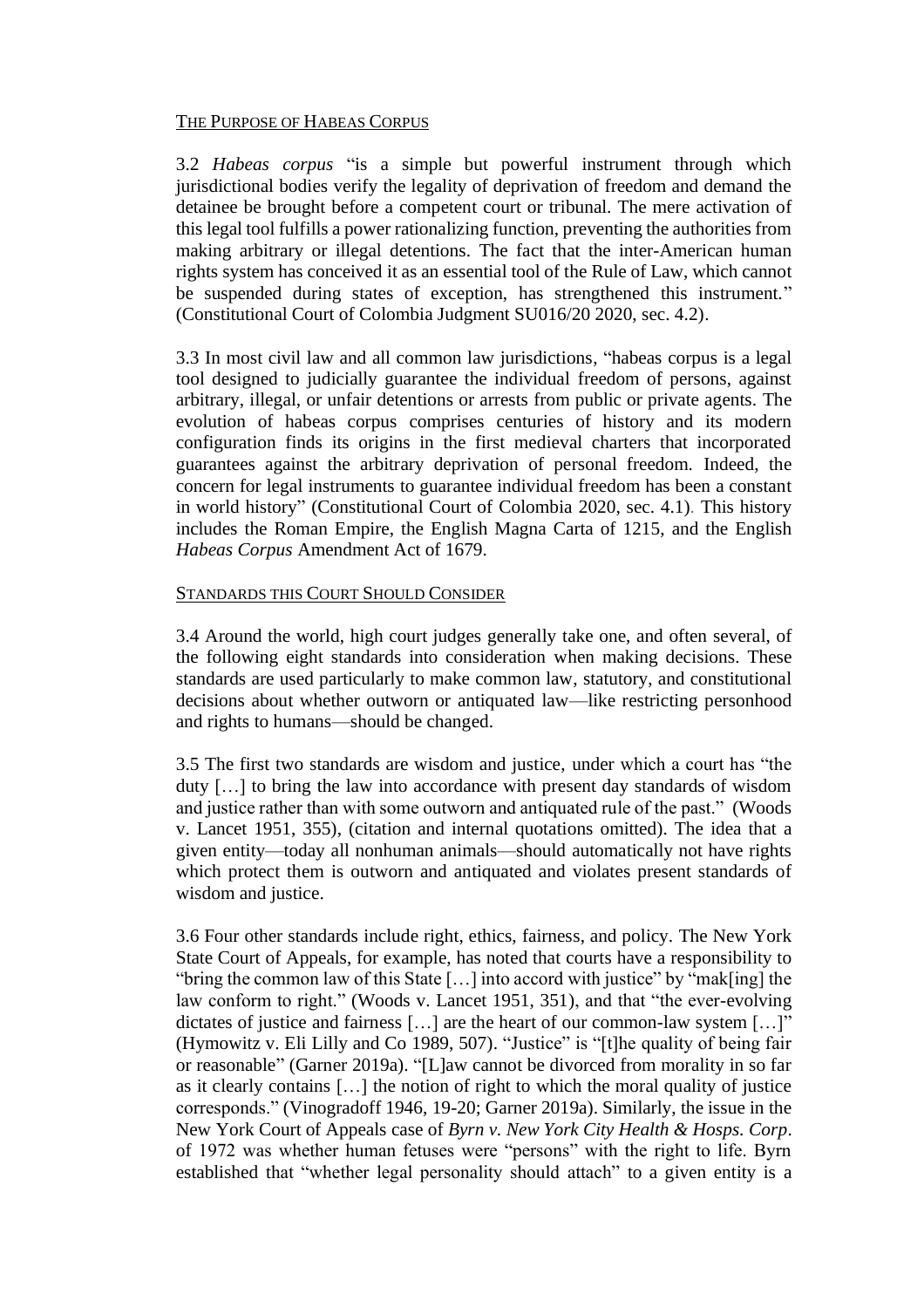"policy question" that requires a "policy determination," and "not a question of biological or 'natural' correspondence." (Byrn v. New York City Health & Hosps. Corp. 1972, 201). In other words, legal personhood is not a biological question, but a policy one.

3.7 Similarly, Judge Fahey famously recognized in a concurring opinion that the issue of whether a chimpanzee has the "right to liberty protected by *habeas corpus*" is "a deep dilemma of ethics and policy that demands our attention." (Nonhuman Rights Project, Inc., on Behalf of Tommy v. Lavery 2018, 1059) (Fahey, J. concurring).

3.8 Two final standards are "shifting societal norms" (Greene v. Esplanade Venture Partnership 2021, 516) and the "surging reality of changed conditions," (Gallagher v. St. Raymond's R.C. Church 1968, 558). Each concerns whether society has sufficiently changed to justify the new interpretation of an outworn and antiquated statute, constitution, or common law.

3.9 An extraordinary decision in which social change was relevant is an 1882 Connecticut Supreme Court of Errors' case concerning whether a statute should be interpreted in a different way concerning women and black men in the face of a change in public opinion. In *People v. Hall* (1882), the Court was confronted with a statute that stated that only "persons" could be sworn in as attorneys. The question was whether only a man, and not any woman, could be a "person" within the meaning of the statute (People v. Hall 1882, 131).

3.10 The court stated that:

(i)t is not contended […] that the language of this statute is not comprehensive enough to include women, but […] that at the time it was passed its application to women was not thought of, while women have never been admitted as attorneys, either by the English courts or by any of the courts of this country […] All progress in social matters is gradual. We pass almost imperceptibly from a state of public opinion that utterly condemns some course of action to one that strongly approves it. At what point in the history of this change shall we regard a statute, the construction of which is to be affected by it, as passed in contemplation of it? When the statute we are now considering was passed it probably never entered the mind of a single member of the legislature that black men would ever be seeking for admission under it. Shall we now hold that it cannot apply to black men? (People v. Hall 1882, 132-33).

The court noted that both white women and Black men were "persons" even though the Legislature had not intended that either be "persons" when they wrote the statute, and thus, that women could be sworn in as attorneys alongside men, including Black men.

3.11 Courts applied similar standards when deciding whether a Black human should be a person or a thing (i.e., a slave) in the United States. This included examining the jurisdiction's fundamental moral values and principles, gathering relevant scientific facts from the most-respected modern experts in their fields,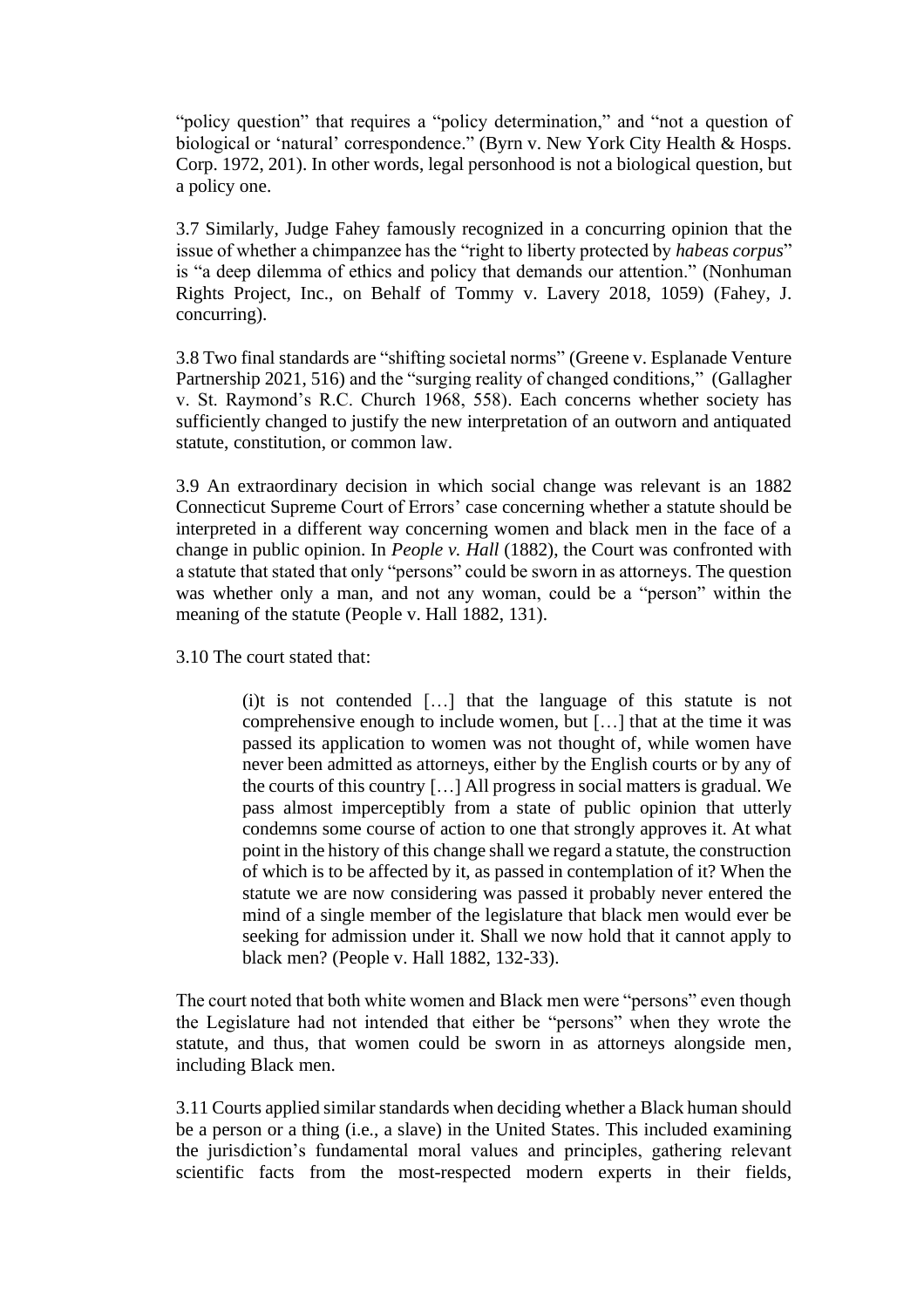understanding that human slavery was long understood as representing the dehumanization of a human as a thing, realizing that certain cultural heritages once encompassed a massive network of beliefs and associations regarding human slavery that derived from the Bible, understanding relevant works of classical antiquity as well as ancient, historical, and contemporary religious, philosophical, social, political, physical, scientific, and economic reasons and issues.

3.12 Similar standards should be relevant to judges' determination whether one or more nonhuman animals are persons, not things. As Judge Fahey noted: "The issue whether a nonhuman animal has a fundamental right to liberty protected by the writ of *habeas corpus* is profound and far-reaching. It speaks to our relationship with all the life around us. Ultimately, we will not be able to ignore it." (Nonhuman Rights Project, Inc., on Behalf of Tommy v. Lavery 2018, 1059) (Fahey, J. concurring).

### PROMINENT HABEAS CORPUS CASES INVOLVING NONHUMAN ANIMALS IN LATIN **AMERICA**

## CHUCHO'S CASE

3.13 *Habeas corpus* occupies a privileged place in international law and the inter-American human rights system. "From a procedural point of view, it has been configured as a highly flexible and informal instrument: it can be interposed by the affected person himself or by another person, even if unrelated to him; must be resolved by a judicial authority with guarantees of independence and impartiality; is not subject to the exhaustion of administrative channels; and must be resolved 'without delay.'" (Constitutional Court of Colombia 2020, sec. 4.3).

3.14 The majority and dissent in Judgment SU016/20 represent classic examples of how judges use one or more of the above eight standards in different ways. The majority noted that:

> *habeas corpus* has as its inescapable presupposition the arbitrary, unjust and illegal deprivation of personal freedom, and fundamentally seeks the immediate recovery of the same. In the hypothesis presented (for Chucho the spectacled bear) […] there are two substantive differences: (i) first, the legal debate does not aim to obtain the freedom of a person who has been arbitrarily deprived of it, but to guarantee the animal welfare standards of an individual who is in legal captivity, and, in particular, so that he can manifest the natural behaviour typical of his species; (ii) and second, the controversy in this case is not centred on the illegality of Chucho's captivity in the Barranquilla Zoo, since his stay there is legally supported and endorsed by competent environmental authorities, but on his current living conditions in view of animal welfare standards […] habeas corpus seeks the freedom of people, while in this case, the debate is about the desirability of permanence and of the living conditions of a spectacled bear named Chucho at Barranquilla Zoo. (Constitutional Court of Colombia 2020, sec. 5.2.2).

3.15 Only the first point—legal personhood—is relevant to the *habeas corpus* case of any nonhuman animal. But all the majority's point does is to repeat the argument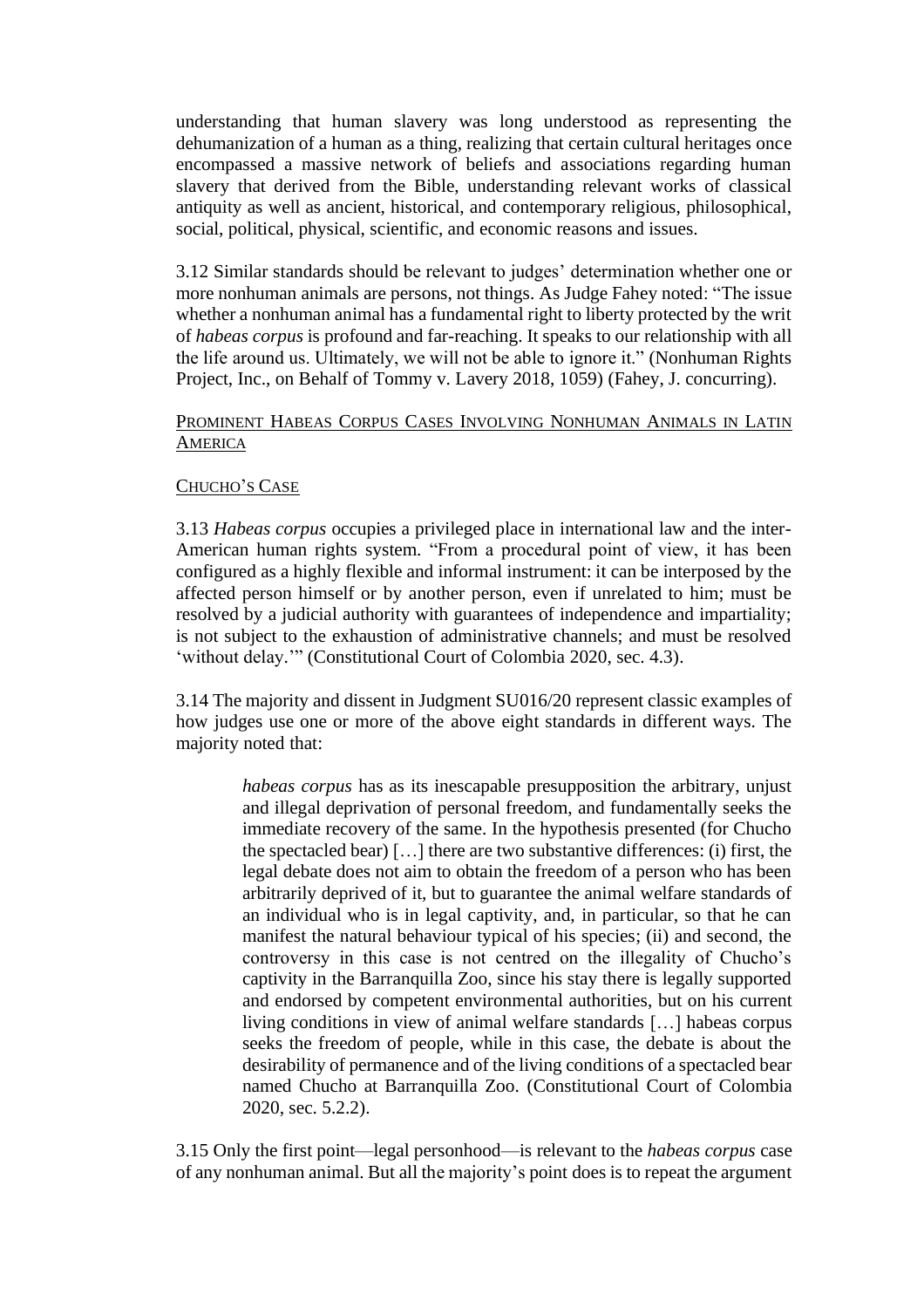that was similarly used for centuries to prevent the freedom and liberty of Blacks, women, Indigenous peoples, children, and other humans. They too were "things" before their cases seeking their freedom were brought. Today this Court should carefully reconsider what the above eight standards should mean for a woolly monkey.

3.16 The majority's second point is that a *habeas corpus* case brought on behalf of a captive nonhuman animal is not centered on the animal's *liberty* but rather on the more basic issue of whether her *captivity* "is legally supported and endorsed by competent environmental authorities […] on [the animal's] current living conditions in view of animal welfare standards." This is analogous to saying the obvious, that a human will not win a *habeas corpus* case brought to release him if his imprisonment is proper. But that conclusion necessarily includes the idea that those humans whose imprisonment is not proper can win a *habeas corpus* case. The issue here is that the court improperly assumes that the imprisonment of a human always involves liberty, not mere captivity, which justifies bringing a *habeas corpus*, but that every imprisonment of a nonhuman is automatically not about liberty, and is rather solely about whether her captive living condition meets animal welfare standards no matter how poor those standards may be.

#### 3.17 The court noted that:

the *habeas corpus* filed on (Chucho's) behalf was aimed at ordering his transfer to a place where he could live in semi-captivity, or even freedom [...] The allusion to freedom and Chucho's liberation is only a simile that explains, with anthropological categories, a debate that, in essence, is substantially and qualitatively different from the question of the freedom of people who have been deprived of it […] in this case, judicial scrutiny does not focus on the illegality or arbitrariness of a person's detention, which is the basic premise of *habeas corpus*, since what is under discussion are the conditions of captivity of a wild animal, which are within the regulatory framework [...] These are therefore substantially different issues, with different assessment standards. In one case, in *habeas corpus*, judicial scrutiny is structured on the basis of fundamentally legal considerations about the legality of a person's deprivation of freedom, while the debate proposed here has a very different spectrum, aimed at establishing whether Chucho's stay at Barranquilla Zoo is consistent with animal welfare standards. (Constitutional Court of Colombia 2020, sec. 5.2.2).

3.18 Finally, the court stated that "from a procedural perspective, *habeas corpus* is inadequate for addressing the very complex issues surrounding the examination of the welfare of wild animals that are legally in captivity." (Constitutional Court of Colombia 2020, sec. 5.2.3). In other words, determining whether Chucho should be free is much harder than determining whether a human should be freed because a court would have to determine where to place her, as that "analysis requires qualified technical support, including, for example, different expert examinations to determine the living conditions of animals in areas, such as their nutritional requirements, signs or manifestations of stress, anxiety or distress, environmental temperature, the relationship with other individuals of their species or other species,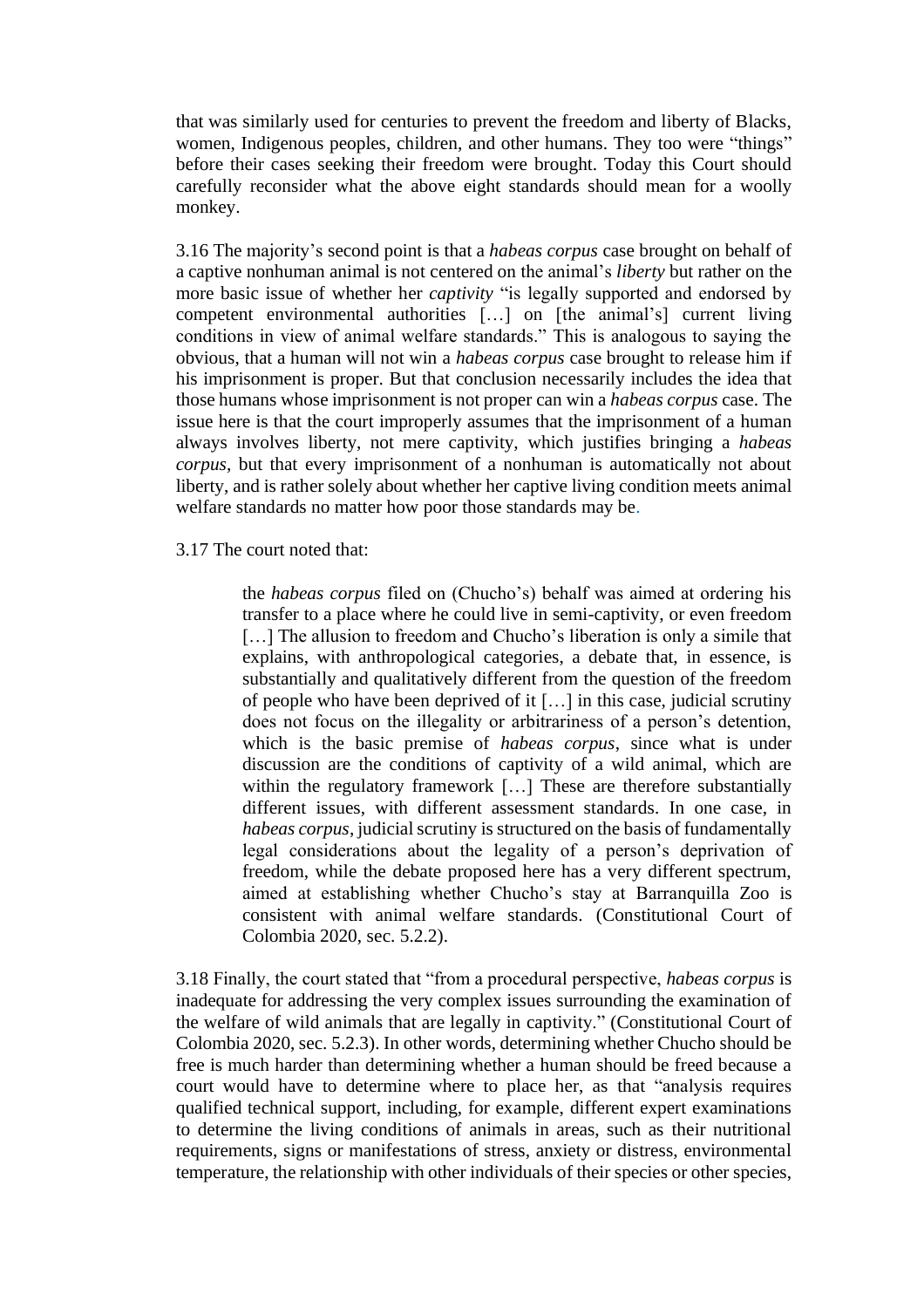exposure to human presence, among many others. None of this occurs in *habeas corpus*, which focuses on specific legal issues whose verification does not require all this evidentiary activity." (Constitutional Court of Colombia 2020, sec. 5.2.3). The Court pretends that every human *habeas corpus* decision is overwhelmingly simple.

3.19 As Magistrate Diana Fajardo Rivera explained in her dissent, *habeas corpus* played a huge part in ending slavery in English-speaking countries, most conspicuously in the "famous case of James Somerset." (Fajardo Rivera, Constitutional Court of Colombia Judgment SU016/20 2020, sec. 93). 4 "At that time, the slave trade had not been formally prohibited in the British Empire. Hence, the social and economic consequences of filing a writ of habeas corpus on behalf of an enslaved "negro" were immense." (Fajardo Rivera 2020, sec. 94). But, for the first time, a judge, there the famous Lord Mansfield, ruled that "The state of slavery is of such a nature that it is not possible for it to enter into any reason, moral or political, except through positive law (...). It is so despicable that it cannot be tolerated to support it, only through positive law. Whatever inconveniences this decision may entail, I cannot say that this state is permitted or approved by law in England, and consequently, the negro must be released." (Fajardo Rivera 2020, sec. 95). 5

3.20 Magistrate Fajardo noted Latin American authoritarian regimes that were the subject of the Inter-American Court of Human Rights and the subject of the writ of *habeas corpus*, which is part of Article 27(2) of the Convention. Comparing it with *Somerset*, Magistrate Rivera noted the *habeas corpus* case of IACHR Court, *Case of Anzualdo Castro v. Peru* (2009), Judgment of September 22, 2009 (Preliminary Objection, Merits, Reparations and Costs), and said that "Unlike James Somerset, Mr. Anzualdo Castro was not denied his most basic rights because of his race, but because of his alleged political affiliations that linked him to subversive groups. However, both cases coincide in the disregard of their entitlement of rights by legal regimes in which they did not fully fit as rights holders, but as '*other*' entities, outside the law and objects of exploitation or elimination." (Fajardo Rivera 2020, sec. 101). Magistrate Fajardo concluded that spectacled bears like Chucho:

> have interests that are legally relevant to our system, interests that can be called rights. This position was based on (i) existing jurisprudential construction, based on the affirmation of animals as sentient beings with an *intrinsic value*; (ii) the legislative developments in democracy, such as the issuance of Act No. 1774 of 2016, which welcomes the status of

<sup>4</sup> Judge Fajardo's dissent cited Steven Wise, *Though the Heavens May Fall*, Da Capo Press: 2006 (Fajardo Rivera 2020, n. 187).

<sup>5</sup> Unfortunately, even decades after Somerset, it was common for judges to deny *habeas corpus* to enslaved humans. For example, the Supreme Court of Appeals of Virginia in *Bailor v. Poindexter* (1858) stated that "in the eye of the law […] the slave is not a person, but a thing. The investiture of a chattel with civil rights or legal capacity is indeed a legal solecism and absurdity. The attribution of legal personality to a chattel slave, –legal conscience, legal intellect, legal freedom, or liberty and power of free choice and action, and corresponding legal obligations growing out of such qualities, faculties and action–implies a palpable contradiction in terms." (Bailor v. Poindexter 1858, 142-43) This was clearly not a proper way to determine whether a Black human being could be a thing and not a person.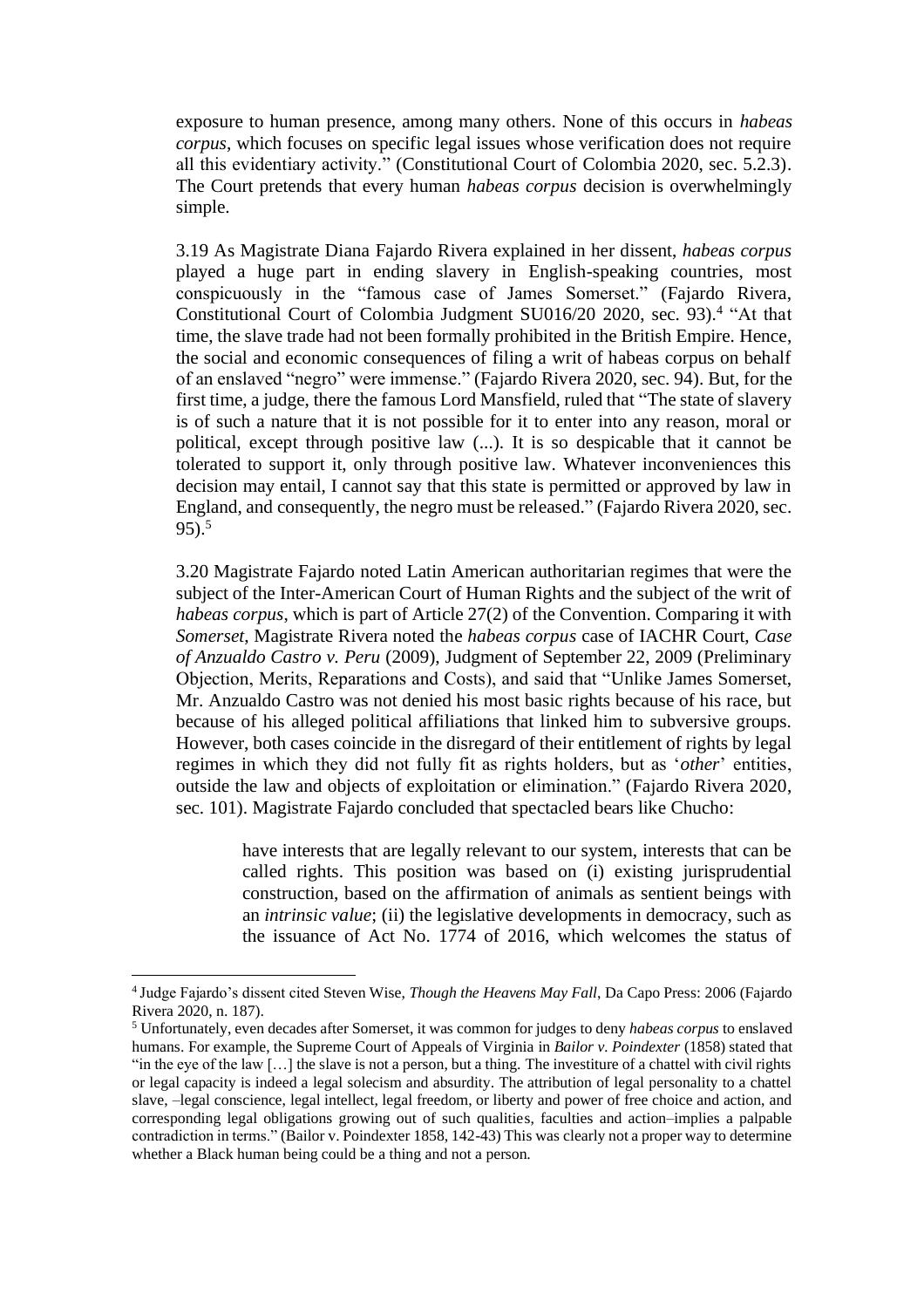sentience and incorporates animal welfare mandates; (iii) comparative law experiences, such as habeas corpus granted in Argentina to the orangutan Sandra and the chimpanzee Cecilia; (iv) the human commitment to environmental conservation, expressed in various international instruments such as the Convention on International Trade in Endangered Species of Wild Fauna and Flora (CITES); and, (v) theoretical, philosophical and scientific contributions which show, on the one hand, that legal categories should allow understanding and responding to real constitutional problems, such as the treatment we owe to animals; and on the other hand, the wealth found in other species, their own life experiences and even the similarities to some human capacities exhibited by several animals. (Fajardo Rivera 2020, sec. 116).

3.21 Because Chucho, says Magistrate Fajardo:

(i) belongs to a wild species, that is, that his prevailing status is that of freedom; and that (ii) his freedom, in natural parks - for example - is relevant for the conservation of the environment, as Andean bears play an important role in reforestation and care of water sources. Therefore, given his intrinsic value and, in addition, the function of bears like Chucho in the environment, this species can claim an interest such as that which we identify with freedom within the specific framework of animal consideration. (Fajardo Rivera 2020, sec. 118).

3.22 Magistrate Fajardo went on to state:

the concern to preserve the effectiveness of *habeas corpus* as the main recourse to protect human freedom is comprehensible, in consideration of its historical journey and role in the fight against authoritarianism; but this does not imply that this action cannot be adapted to the protection of vulnerable beings, with reasonable adjustments. […] The procedural aspects that characterize the granting of freedom to a human should be adapted to the needs of an animal species like Chucho, without this adaptation becoming a definitive obstacle to achieving satisfaction of the interests of an animal such as Chucho. […] (Thus) the judicial decision to grant *habeas corpus* to Chucho did not constitute a […] procedural defect [...] (Fajardo Rivera 2020, secs. 120, 121, 123).

3.23 Magistrate Rivera properly concluded that "in the future, society, and probably institutions, will have to take on similar debates again and […] probably *the others*, in this case animals, will have a voice and a recognition of their own rights, in accordance with their own nature both in society and in the law." (Fajardo Rivera 2020, sec. 130).

#### CECILIA'S CASE

3.24 The Argentinean *habeas corpus* case, "Presented by A.F.A.D.A About the Chimpanzee 'Cecilia'-Nonhuman Individual," File No. P-72.254/15 (November 3, 2016) concluded that: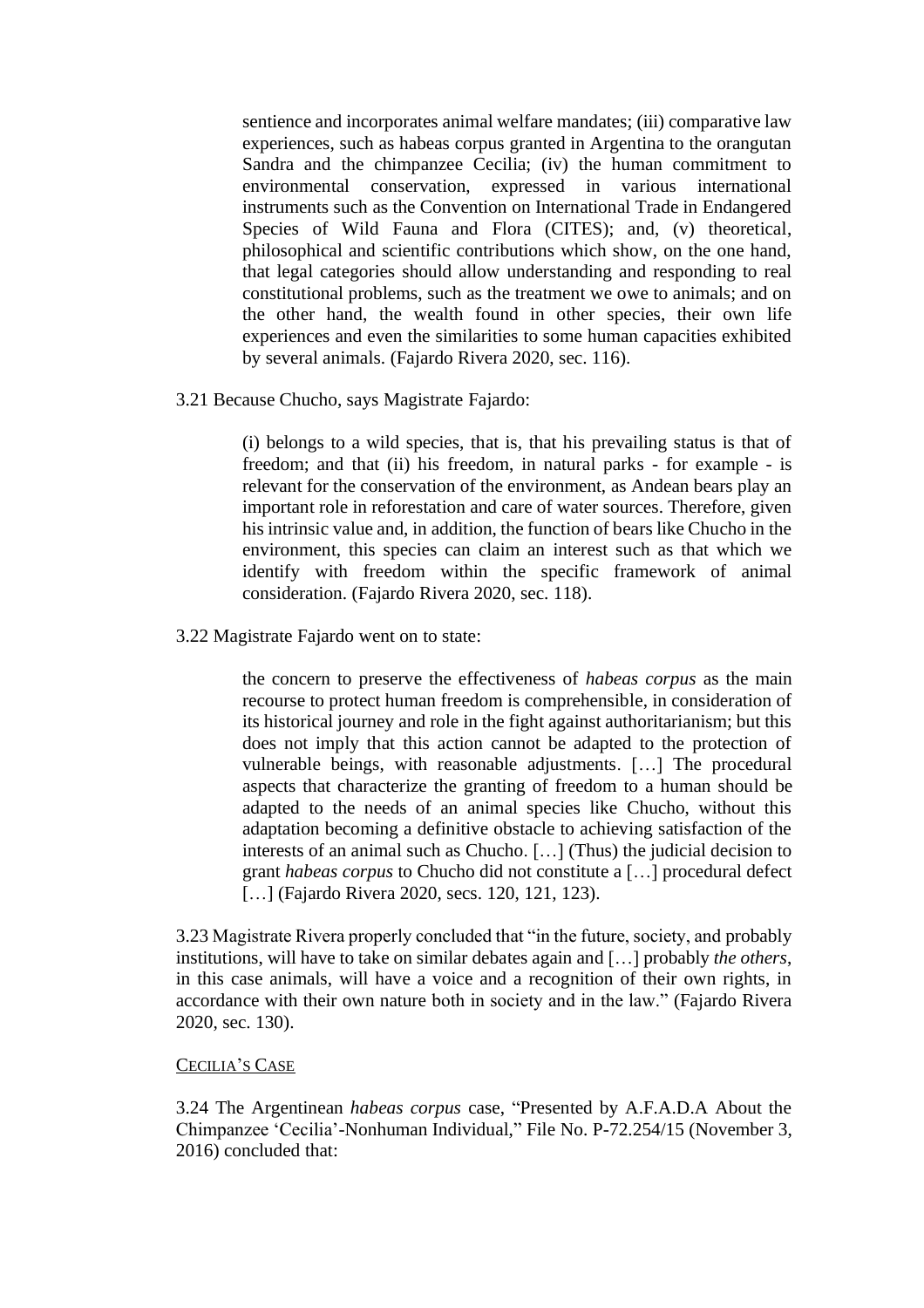we have to reiterate the question that started this resolution: is the habeas corpus action the applicable procedure? I consider the answer to be in the affirmative. Since neither the procedure regulation of the province, nor any national law specifically contemplates a procedure to evaluate the situation of animals in captivity in zoos to any captivity situation contrary to the basic needs and natural habitat of the animal in question, I consider that the habeas corpus action is the applicable procedure, adjusting the interpretation and decision to the specific situation of an animal deprived of his essential rights while these are represented by the essential needs and conditions of the existence of the animal in whose favor the action is presented. (Third Court of Guarantees of Mendoza 2016, 31).

3.25 The Court then decided to "declare chimpanzee Cecilia, who lives in the Province of Mendoza zoo, a nonhuman subject of rights" and "order the transfer of chimpanzee Cecilia to the Sorocaba Sanctuary in the Republic of Brazil […]" (Third Court of Guarantees of Mendoza 2016, 32).

#### SANDRA'S CASE

3.26 Similarly, the zoo-imprisoned orangutan named Sandra was the subject of the Argentine *amparo* case, "Association of Officers and Lawyers for Animal Rights on GCBA," File No. A2174-2015/0 (October 21, 2015). That court stated that:

> Regarding new categorizations, *the Constitution of Ecuador that establishes the right of nature to its restoration* (Article 72) can be cited as an example. In this respect, Zaffaroni (The Pachamama and Human, Editions of the Mothers of the Plaza de Mayo, p.111, Buenos Aires) (2013) states that 'It is very clear that in both constitutions Earth assumes the status of a subject of rights, in an expressed way in the Ecuadorian one and a bit tacit in the Bolivian one, but with the same effect in both: anyone can claim their rights, without being required to be personally affected, provided that if it would be primary if it were exclusive right of humans. [...] It is not the traditional common wellbeing reduced or limited to humans, but the wellbeing of all living things, including of course humans, among who requires complementarily and balance, not being individually achievable.' […] the legal interest protected by law is not the property of a human or a juridical person but by the animals themselves, who are holders of the right of protection against certain human behaviors. (emphases added) (Contentious Administrative and Tax Court No. 4 2015).

3.27 In short, Sandra the orangutan was declared to be a "legal person," with the court also noting that "the decision of the II Chamber of the Federal Criminal Cassation Court composed of Judge Angela Ledesma and Judges David and Pedro Alejandro Slokar, who in the case 'Orangutan Sandra s/ habeas corpus' resolved on December 18, 2014, that '[...] from a dynamic and not static legal interpretation, it is necessary to recognize the animal its character as the subject of rights, as nonhuman subjects (animals) are rights holders, so their protection is imposed on the corresponding area of competence (Zaffaroni, E. Raul and et al., 'Criminal Law, General Part' Ediar, Buenos Aires, 2002, page 493; also Zaffaroni, E. Raul,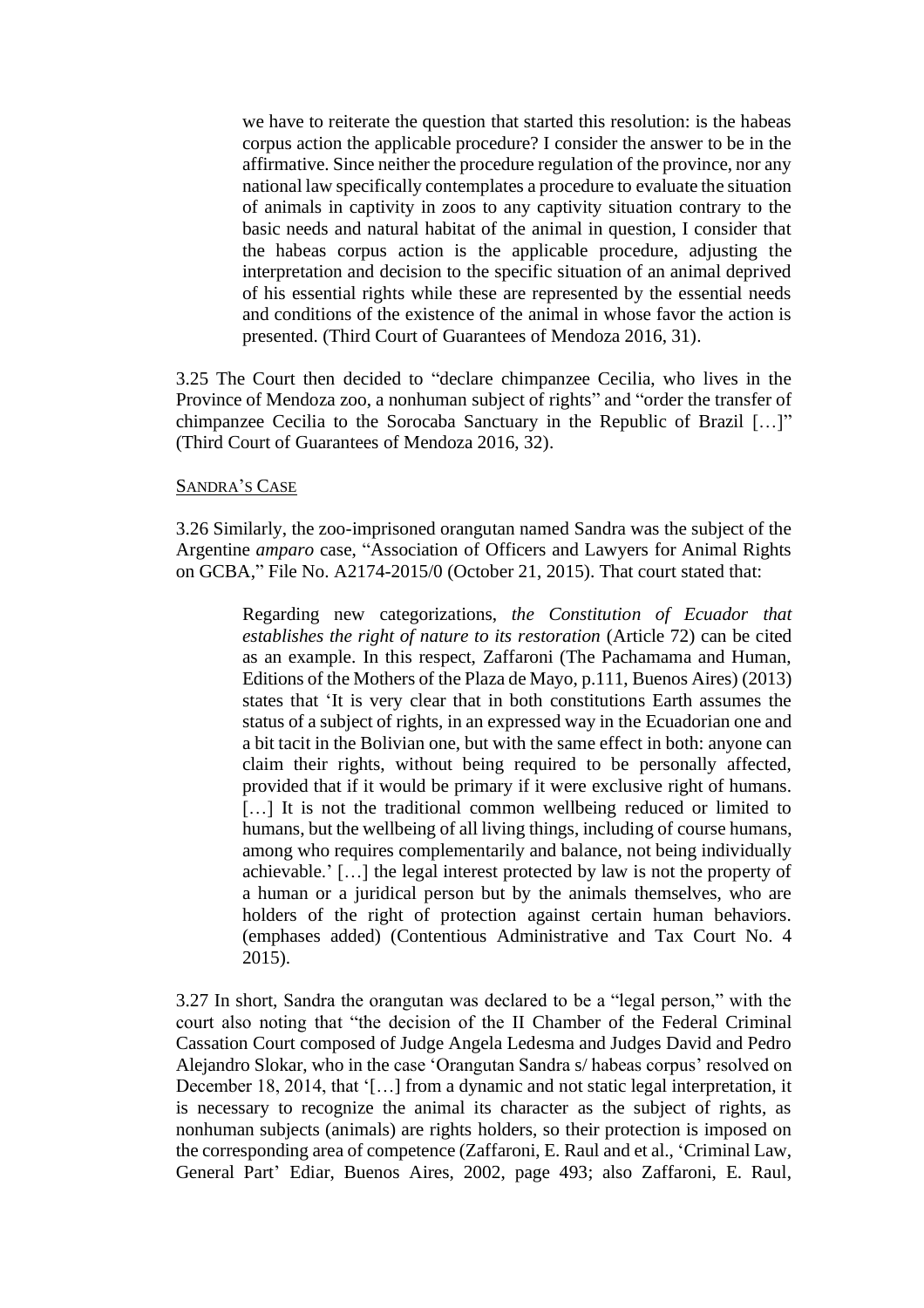'Pachamama and the human,' Colihue Editions, Buenos Aires, 2011, page 54 and following). (Contentious Administrative and Tax Court No. 4 2015).

3.28 The Argentine appellate court, "Association of Officers and Lawyers for Animal Rights on GCBA, EXPTE. A2174-2015/0 (October 21, 2015)," Appellate Court, Administrative Litigation and Taxation, Autonomous City of Buenos Aires (June 14, 2016), noted that:

> From a viewpoint of legal doctrine, the positions assumed regarding whether animals are a subject of law are not without controversy. Thus, there are several positions ranging from those who consider animals as a subject of law, although recognizing their specific nature as nonhuman beings, to the position assumed by those who reject such an assignment to the nature of the rights of animals to a matter that is definitely a duty of protection by human beings (a summary of the different positions found in legal doctrine can be found in Picasso, Sebastián: "Reflections regarding the alleged nature of animals as subjects of law. Even if the monkey dresses in silk, it is still a monkey," *LL* 2015-B, 950, and in Saux, Edgardo I., "Personification of animals. A necessary discussion regarding the scope of judicial categories," *LL*, 04/06/2016). However, despite the differences existing between both authors, no one questions the fact that the suffering of animals must be proscribed and that the human duty of attending to their care must be imposed (see Vanossi, Jorge Reinaldo, 'The Legal Protection of Animals,*' Anales de la Academia Nacional de Derecho y Ciencias Sociales, LL* 2015-A, 850). (Appellate Court on Administrative Litigation and Taxation from the Autonomous City of Buenos Aires 2016). 6

#### HABEAS CORPUS FOR NONHUMAN ANIMALS OUTSIDE OF LATIN AMERICA

3.29 Judge Fahey remains the only judge of any US state's highest court to give any opinion about whether a nonhuman animal—in that case two chimpanzees should be freed through *habeas corpus*. In a concurring opinion, Fahey wrote that a court should:

> ask not whether a chimpanzee fits the definition of a person or whether a chimpanzee has the same rights and duties as a human being, but instead whether he or she has the right to liberty protected by habeas corpus. That question, one of precise moral and legal status, is the one that matters here. Moreover, the answer to that question will depend on our assessment of the intrinsic nature of chimpanzees as a species […] Does an intelligent nonhuman animal who thinks and plans and appreciates life as human beings do have the right to the protection of the law against arbitrary cruelties and enforced detentions visited on him or her? This is not merely a definitional question, but a deep dilemma of ethics and policy that demands our attention. To treat a chimpanzee as if he or she had no right

<sup>6</sup> This Buenos Aires Appellate Court then found that **"**(w)ith respect to the possibility of transferring the female orangutan to an animal sanctuary, not a single report has noted that this would be advisable in this specific case." There was no need for the Court to determine whether a *habeas corpus* order to move Sandra the orangutan was necessary, the Court merely ordered ways in which it was advised how the Zoo could take better care of Sandra.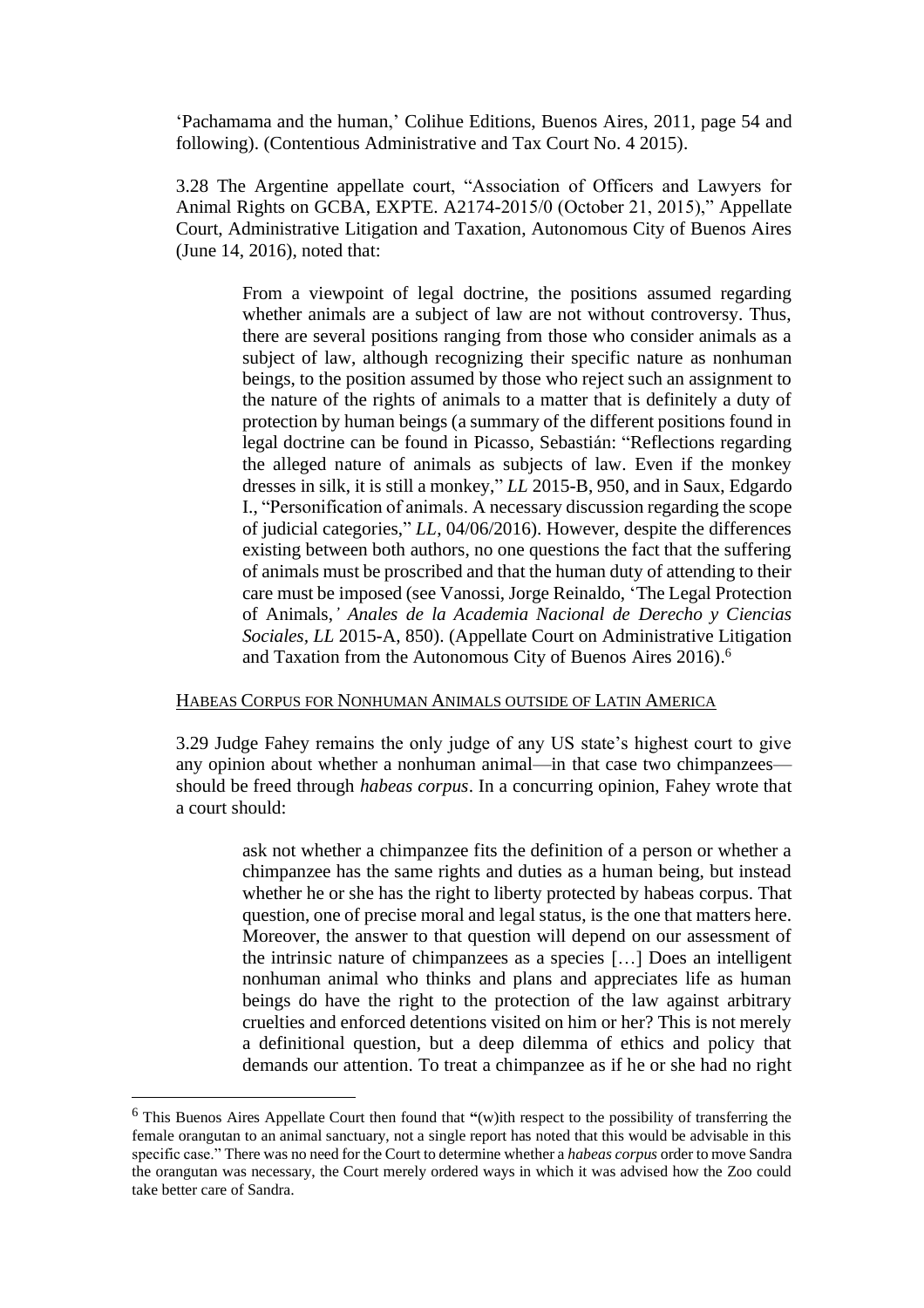to liberty protected by habeas corpus is to regard the chimpanzee as entirely lacking independent worth, as a mere resource for human use, a thing the value of which consists exclusively in its usefulness to others. Instead, we should consider whether a chimpanzee is an individual with inherent value who has the right to be treated with respect. (citation omitted) (Nonhuman Rights Project, Inc., on Behalf of Tommy v. Lavery 2018, 1057-59) (Fahey, J. concurring).

3.30 Judge Fahey concluded "While it may be arguable that a chimpanzee is not a 'person,' there is no doubt that it is not merely a thing." (Nonhuman Rights Project, Inc., on Behalf of Tommy v. Lavery 2018, 1059) (Fahey, J. concurring).

3.31 After Judge Fahey issued his opinion, the Nonhuman Rights Project sought a *habeas corpus* case on behalf of Happy, an elephant who had been imprisoned in a tiny place for more than 40 years at the Bronx Zoo. After thirteen hours of oral argument, Supreme Court Justice Tuitt found that Happy is an "extraordinary animal with complex cognitive abilities, an intelligent being with advanced analytic abilities […] She is an intelligent, autonomous being who should be treated with respect and dignity, and who may be entitled to liberty." (Nonhuman Rights Project, Inc., ex rel. Happy v. Breheny 2020, 16). Justice Tuitt "regrettably" ruled against Happy because she felt bound by an earlier ruling by an intermediate appellate before Judge Fahey issued his opinion.<sup>7</sup> This case is now directly before the New York Court of Appeals, which will order oral argument in 2022.<sup>8</sup>

3.32 This court must decide the novel issue of whether a woolly monkey may have a *habeas corpus* right. In making that decision this court should take into consideration the scientific facts that a woolly monkey has an elaborate cognitive system, is a complex social being with a high capacity of recognition of other woolly monkeys, resources and their environment, can remember their habitat's elements and create maps identifying travel routes that they constantly use, utilizes short-and long-term memory to elaborate and make these mental maps, has the capacity to communicate with other woolly monkeys, possesses a complex individual personality, has powerful learning abilities, can operate with autonomy, can display intelligence and adaptability, lives in a large social group that is maintained thanks to their complex cooperative, affiliative, and antagonistic behavior, and cooperates among group members, including exhibiting altruistic behavior and strong affective bonds. While none of these qualities are requirements for *habeas corpus*, we contend they are sufficient to entitle a woolly monkey to

<sup>7</sup> That decision is *People ex rel. Nonhuman Rights Project, Inc. v. Lavery*, in which the Third Department accepted that a chimpanzee had standing to be in a *habeas corpus* case but denied relief on the merits on two grounds, both of which were obviously wrong (People ex rel. Nonhuman Rights Project, Inc. v. Lavery 2014). The first error arose when the Court quoted Black's Law Dictionary for an error that Black's itself made and which it corrected after the NhRP complained. Its second error occurred when it claimed that the "social contract" grants rights only to those who have the capacity for duties (which it stated nonhuman animals categorically lack), when in fact the social contract does the opposite by recognizing that natural rights arrive with birth and that some are given away to government in exchange for rights.

<sup>&</sup>lt;sup>8</sup> To date, nine amicus briefs have been filed in support of Happy's appeal, including those by University of Chicago Law Professor Martha C. Nussbaum, Harvard Professor Christine M. Korsgaard, three Buddhist Scholars, five Catholic Theologians, former South Africa Constitutional Court Justice Edwin Cameron, six *habeas corpus* Professors and litigators, fourteen Professor Philosophers, Harvard Law School Professor Laurence H. Tribe and Cornell Law School Professors Sherry F. Colb and Michael C. Dorf, and thirty-six UK-bases legal Professors, Barristers, and Solicitors.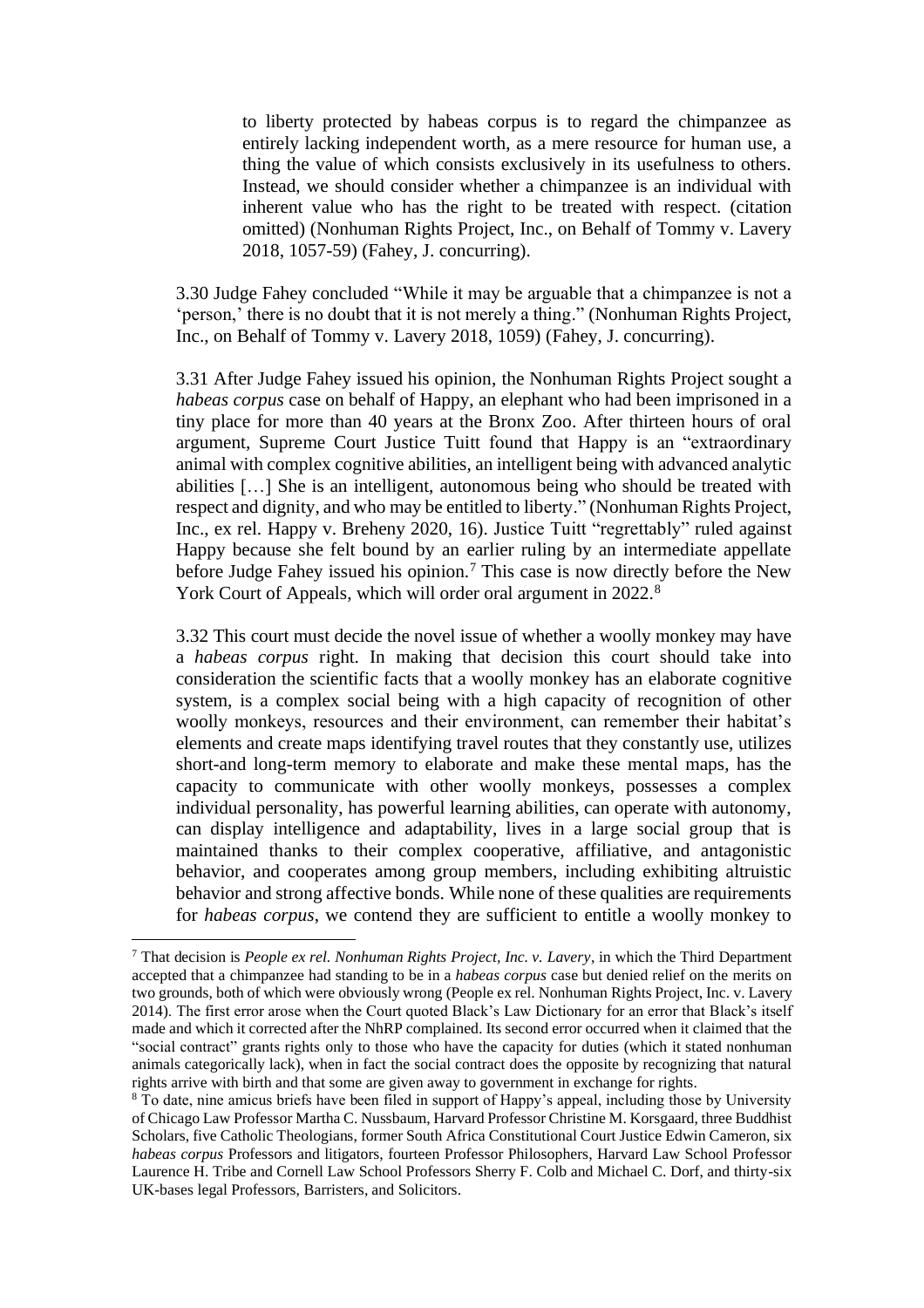seek relief. This court should carefully consider the eight standards described above in light of the evidence of woolly monkey's extraordinary cognition and autonomy. Woolly monkeys should at minimum possess the right to bodily liberty. This is not only because of who woolly monkeys are, but what justice, right, ethics, and policy should require, especially given how society and scientific knowledge have advanced.

3.33 We have shown that *habeas corpus* is appropriate for at least some nonhuman animals. This outcome is consistent with the Ecuadorian Constitution, which already grants nonhuman rights under the rights of nature. The decision of a court whether to release a petitioner from detention in any *habeas corpus* action depends on a factual inquiry and the specific circumstances of the case.

## **4. NONHUMAN ANIMALS ARE SUBJECTS OF RIGHTS PROTECTED BY THE RIGHTS OF NATURE**

#### THE CONCEPT OF NATURE INCLUDES NONHUMAN ANIMALS

4.1 The language of the Constitution makes clear that nature is defined as including its constituent elements. The Ecuadorian Constitution states the following:

> Article 71: Nature, or Pacha Mama, where life is reproduced and occurs, has the right to integral respect for its existence and for the maintenance and regeneration of its life cycles, structure, functions, and evolutionary processes.

> All persons, communities, people, and nations can call upon public authorities to enforce the rights of nature. To enforce and interpret these rights, the principles set forth in the Constitution shall be observed, as appropriate.

> The State shall encourage natural and juridical persons, and collectives to protect nature and shall promote respect for **all the elements** that form an ecosystem.

The third paragraph states that the State shall "promote respect for all the *elements*  that form an ecosystem," indicating a legal understanding of nature that includes constituent elements, such as particular rivers, forests, and animals. (Lyman, Fromherz, and Echeverría 2021).

4.2 The Constitutional Court of Ecuador has also made clear that animals are a part of nature. In the recent mangrove judgment, the Constitutional Court stated:

> Nature is not an abstract entity, a mere conceptual category, or a simple legal statement. Nor is it an inert or insensitive object. When the Constitution establishes that the existence of nature must be '*integrally*' respected and it recognizes that it is '*where life is reproduced and carried out*,' it is indicating that nature is a complex subject that must be understood from a systemic perspective. Nature is made up of interrelated,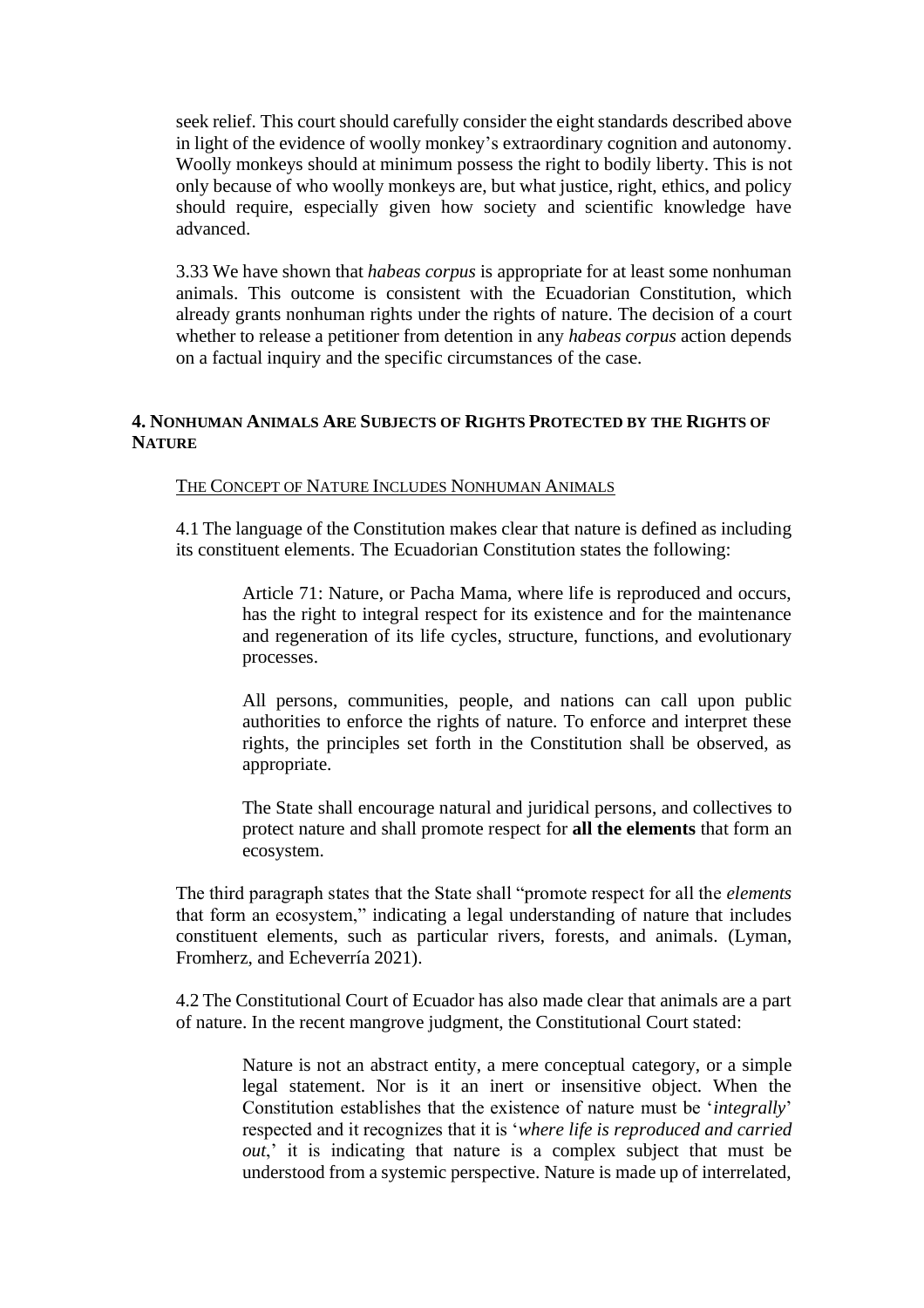interdependent, and indivisible biotic and abiotic elements. Nature is a community of life. All the elements that compose it, including the human species, are linked and have a function or role. The properties of each element arise from the interrelationships with the other elements and function as a network. When an element is affected, the functioning of the system is altered. When the system changes, it also affects each of its elements. (Constitutional Court of Ecuador Case No. 22-18-IN 2021, 7-  $8).<sup>9</sup>$ 

4.3 The rights of nature cannot be comprehended without the principle of good living or *sumak kawsay* (Murcia 2011, 293). In fact, the rights of nature are necessary to achieve the principle of good living (Zaffaroni 2011, 106; Murcia 2011, 295). The 2008 Constitution explicitly incorporates the principle of good living, so the Constitutional Court has stated that it constitutes one of the State's primary goals (Constitutional Court of Ecuador Case No. 0507-12-EP 2015, 10).

4.4 The principle of good living comes from the Andean indigenous communities' ancestral knowledge (Murcia 2011, 293). The purpose of good living is that all individuals and collectivities live in harmony with society and nature (Acosta 2008b, 5). In order to make this concept meaningful, animals must be considered among the relevant individuals and collectivities. To exclude animals would create the illogical and damaging scenario in which animals of great importance to indigenous communities could be harmed or even driven out of existence without any protection or recourse under the rights of nature.

4.5 Indeed, nature and humanity are not different realities, they are interdependent, belonging to a single life process, where different species play a role as part of a complex chain of life (Acosta 2008a, 239). In fact, the Constitutional Court has argued that humans are one more element of nature that depend on it (Constitutional Court of Ecuador Case No. 0011-13-IN 2016, 13). Precisely viewing nature separately from humans has led to its destruction and the relentless exploitation of natural resources (Acosta 2008b, 3).

4.6 More than two decades ago, scientists proposed referring to the era we are living in as the Anthropocene, due to the negative impact of humanity on nature (Crutzen and Stoermer 2000, 17). During the following years, scientists have shown that sediments and ice cores evidence climatic, biological, and geochemical impacts of human activity, as well as deposits of new materials identified as "technofossils," such as aluminum, concrete, and plastics (Waters et al. 2016). Thus, many scientists have agreed to officially distinguish this human-altered epoch as the Anthropocene, in which humankind's self-destructive impulses have acted as a major geological force since the 1950s (Davison 2019).

<sup>9</sup> A lower court held that fighting cocks were subjects of rights based on the Ecuadorian rights of nature, stating that, "because Ecuador protects nature, and since roosters are part of nature, they are also subject to protection of constitutional rights. […] the Constitution of Ecuador of 2008 expressly recognizes nature as a subject of rights: to threaten the life of these living beings that are part of nature constitutes a serious and irreparable damage." (Criminal Judicial Unit based in Iñaquito, Metropolitan District of Quito, Pichincha Province, Judgment No. 17294201901759 2019).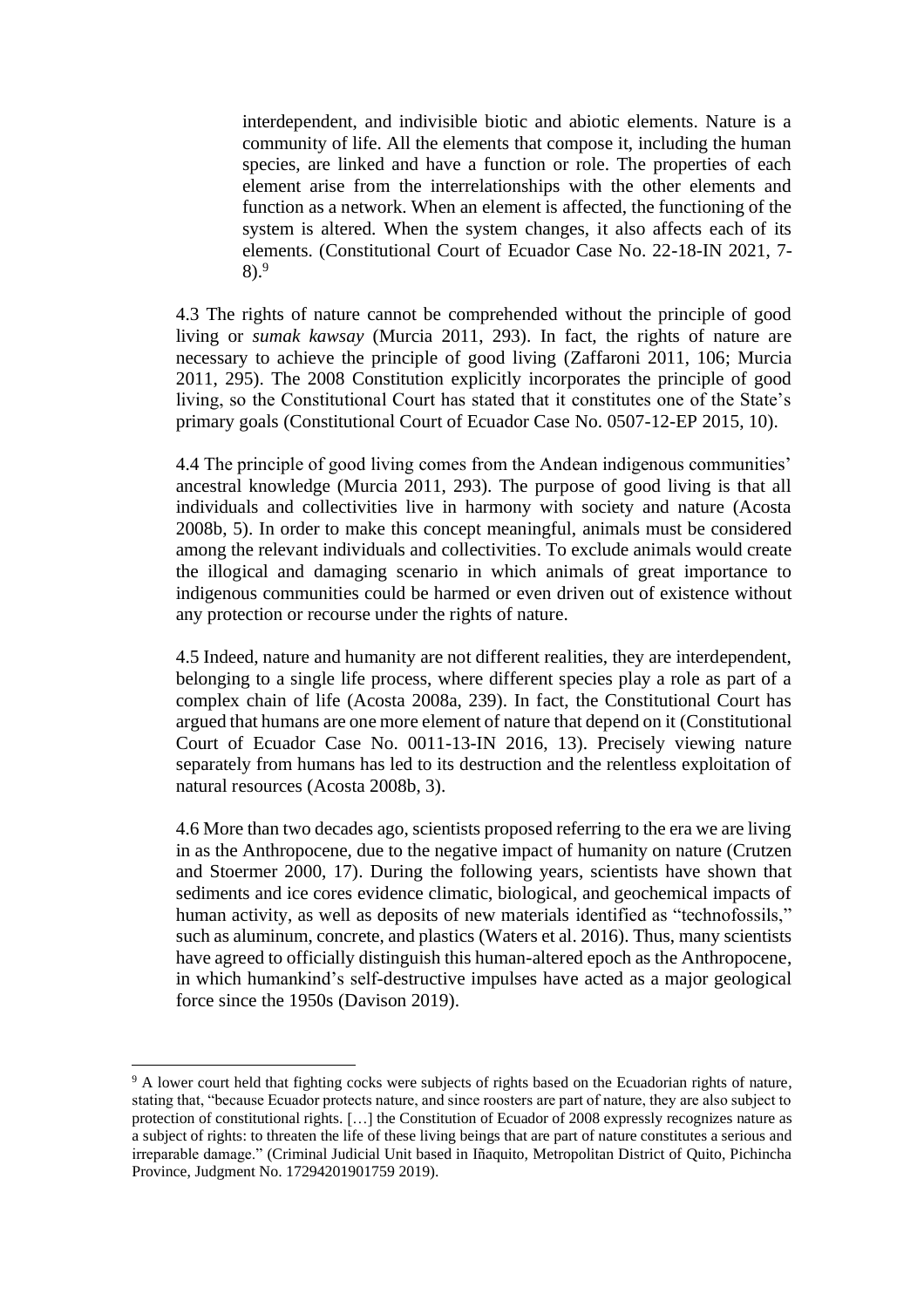4.7 The current fragile state of ecosystems across the world and humanity's negative impact calls for heightened scrutiny of human action. Ecuador was the first country to recognize this reality in its Constitution by providing for the rights of nature. Nature includes forests, rivers, species of animals, and individual animals, including Estrellita, the woolly monkey at issue in this case.

## THE CONCEPT OF NATURE INCLUDES SPECIES AND INDIVIDUAL NONHUMAN ANIMALS

4.8 The Constitutional Court has stated that article 71 protects nature as a whole as well as its elements (Constitutional Court of Ecuador Case No. 0507-12-EP 2015, 11). Animals are one of nature's elements, so according to article 71 humans must respect their life cycles, structures, functions, and evolutionary processes.

4.9 Recognizing the rights of nature implies that nature not only has intrinsic value as a whole but that each of its elements also has intrinsic value, independently from what humans find valuable (Gudynas 2011, 246). Taking nature's rights seriously means protecting all species, even those that humans find ugly, unpleasant, or useless for human purposes (Gudynas 2011, 257).

4.10 Species are made up of individuals. Thinking exclusively at the species level has fueled the extinction and endangerment of significant numbers of animals. First, many animal species have few individuals left, thus, what happens to these individuals affects the whole species. For example, the fate of the Northern white rhino species (*Ceratotherium simum cottoni*) is in the hands of Fatu and Najin, two female white rhinos who are permanently protected by armed guards in Kenya's Ol Pejeta Sanctuary, and a team of German scientists working on a breeding program using the frozen sperm of dead male rhinos (Brownlee 2021).

4.11 Additionally, in the Ecuadorian Chocó, there remain only thirty to forty jaguars (*Panthera onca*). The situation is even worse in the Chongón-Colonche Mountain, where there are less than 10 jaguars left (Basantes 2021). Hence, if one jaguar is killed, the species population would decrease by an alarming 10% in that area. Woolly monkeys, like Estrellita, are considered the most threatened primates in the Northern Ecuadorian Amazon, due to habitat loss and hunting for food and the illegal pet trade (Álvarez-Solas, de la Torre, and Tirira 2018, 188-89). Woolly monkeys are incapable of maintaining their population under the excessive pressure of hunters, driving them to disappear in those areas (Álvarez-Solas, de la Torre, and Tirira 2018, 188). Considering the Earth is going through the sixth mass extinction of animal species (Ripple et al. 2017, 1026), what happens to one individual animal is relevant for the survival of the whole species.

4.12 Even when a species is not on the brink of extinction, what happens to an individual still has an impact on the species. For instance, woolly monkeys have a low reproductive rate and do not generally tolerate altered habitats or the presence of humans (Álvarez-Solas, de la Torre, and Tirira 2018, 189). Considering one female can have several babies during her life, individual well-being affects the reproductive success of the species.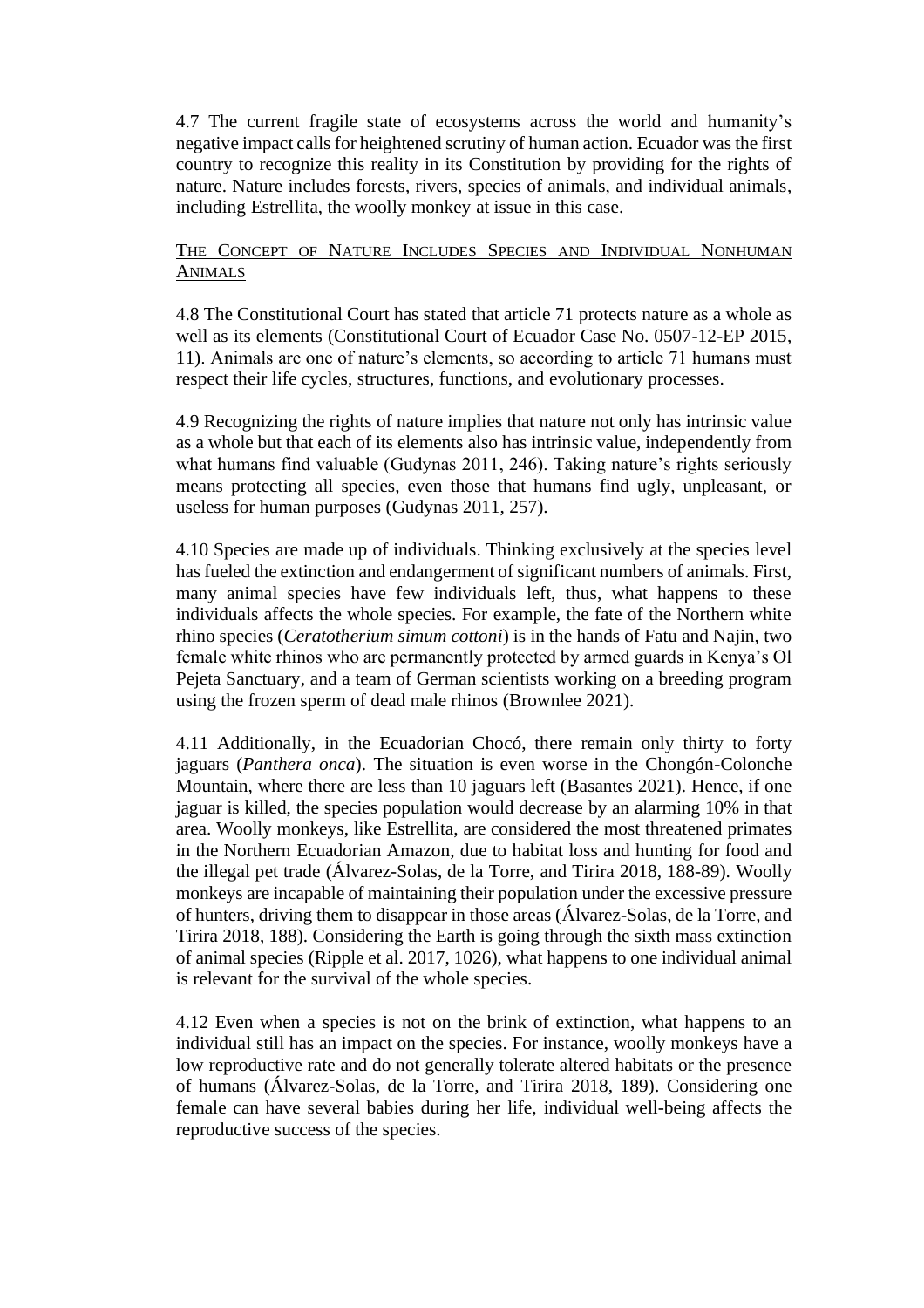4.13 If the Constitutional Court were to determine that a single animal is *not* part of nature, it would create a terrible incentive for humans who aim to hunt and capture such animals. So long as these people took or harmed animals one at a time, they would seemingly not run afoul of articles 71 to 74 of the Constitution. Courts in Ecuador would be forced to make difficult decisions; how many animals would trigger the rights of nature? Two? Ten? 100? A manageable rule, and one that flows from the text of the Constitution and better responds to the ecological crisis, is to consider individual animals as the beneficiaries of the rights of nature.

4.14 Ecuador is a leader in the constitutional protection of nature and its elements. That protection should include individual animals. The Brazilian Superior Court of Justice, one of the highest courts in that country, relied upon Ecuadorian rights of nature jurisprudence in the "Wild Parrot" case (Brazilian Superior Court of Justice No. 1.797.175/SP 2019). That case involved an individual who kept a blue-fronted parrot for more than two decades. The Court discussed the protection of animals and the rights of nature language in the Ecuadorian Constitution and concluded: "This view of nature as an expression of life in its entirety enables the Constitutional Law and other areas of law to recognize the environment and nonhuman animals as beings of their own value, therefore deserving respect and care, so that the legal system grants them the ownership of rights and dignity." (Brazilian Superior Court of Justice No. 1.797.175/SP 2019).

## WHAT RIGHTS ARE DUE TO ESTRELLITA?

4.15 Given these conclusions, what rights are due to Estrellita? The Organic Environmental Code provides that private individuals may not breed, keep, buy or sell exotic or native wildlife. Thus, Estrellita did not belong with a human family. However, the environmental authority was not justified in putting her in a situation that compromised her rights.

4.16 According to the Constitutional Court, citing article 71 of the Constitution, nature has a general right to the respect of its existence. Within this general right, nature also has the right to maintenance and to the regeneration of its life cycles, structure, functions, and evolutionary processes (Constitutional Court of Ecuador Case No. 1281-12-EP 2015, 10).

4.17 The Constitutional Court has argued that citizens and the State must comply and act according to the rights of nature (Constitutional Court of Ecuador Case No. 0507-12-EP 2015, 12). Particularly, the State must encourage and promote the respect for *every element* that makes up an ecosystem, as well as the respect for nature as a whole (Constitutional Court of Ecuador Case No. 0507-12-EP 2015, 14).

4.18 Article 72 of the Constitution states that nature's right to restoration implies recovering and rehabilitating its functions, vital cycles, structure, and evolutionary processes (*restitutio in integrum)*, returning nature to its original state regardless of other monetary compensations to the people affected by the damaged ecosystem (Constitutional Court of Ecuador Case No. 0507-12-EP 2015, 11). The right to restoration includes returning animals to natural habitat and communities when this is possible and recommended by experts. This was not done in this case.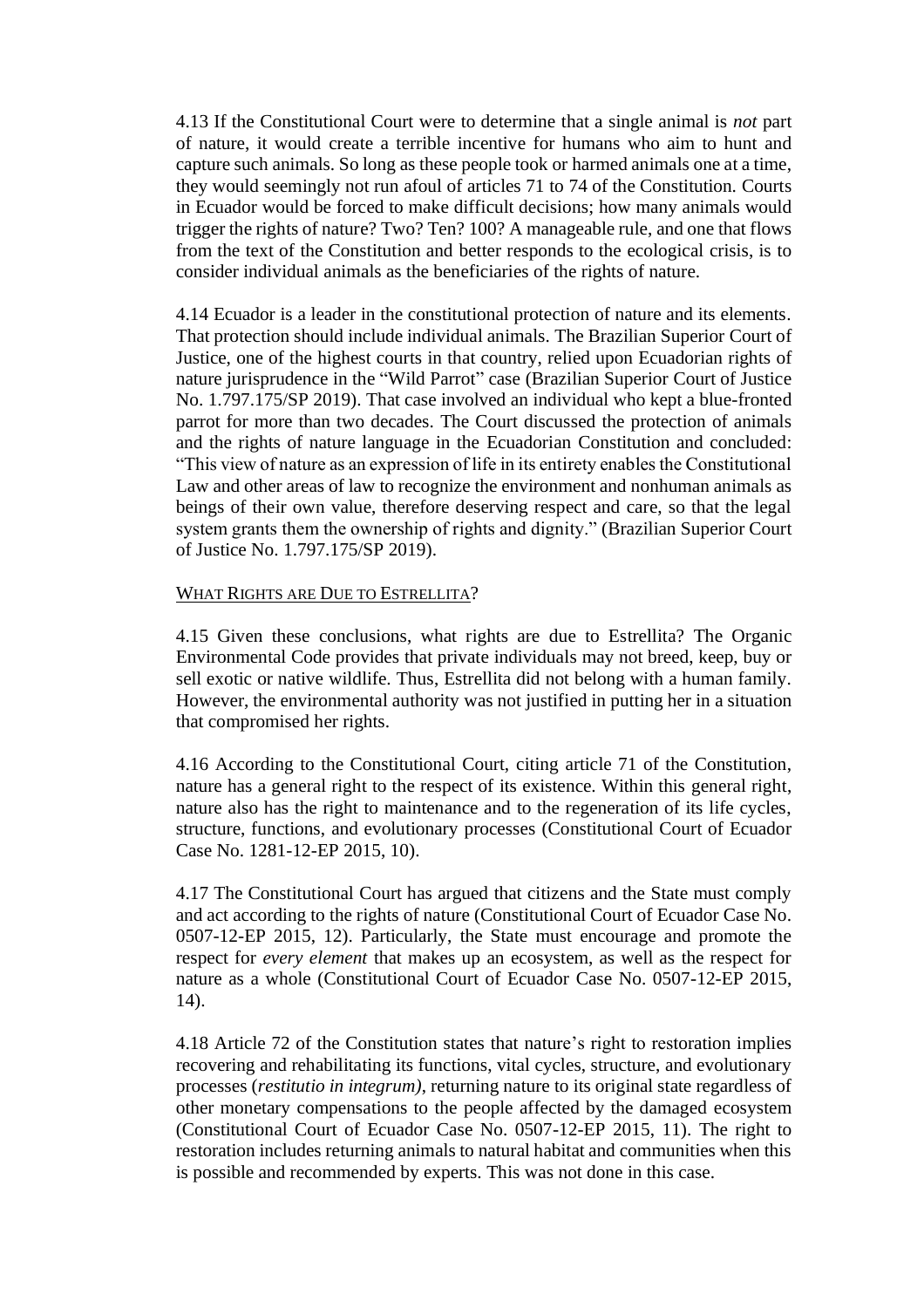4.19 The environmental authority should have protected Estrellita's rights by examining her specific circumstances before placing her in the zoo, where she died. This examination should have considered the fact that Estrellita grew up exclusively in a human environment. Thus, Estrellita required specialized care and assistance to live and flourish according to her personal circumstances.

4.20 The rights due to each animal under the rights of nature will depend on the specific context. As we have already shown above in section three, at least some species should possess the right to invoke the protection of *habeas corpus*. Thus, this Court may determine that, conceptually, nonhuman animals can access *habeas corpus* directly or through the rights of nature.

#### **5. REQUESTS FOR THE COURT**

5.1 Due to the foregoing, the signatories of this *amicus curiae* most respectfully request that, within the framework of the Constitution, international treaties, and laws of the Republic of Ecuador:

- a) The Constitutional Court consider the grounds that we have provided in this report and takes the Brooks McCormick Jr. Animal Law & Policy Program at Harvard Law School and the Nonhuman Rights Project as third parties interested in the case, legitimizing our intervention as such in this process.
- b) The Constitutional Court recognize that nonhuman animals can be the subjects of rights.
- c) The Constitutional Court recognize that the writ of *habeas corpus* can be appropriate for nonhuman animals.
- d) The Constitutional Court recognize that nonhuman animals are subjects of rights protected by the rights of nature.
- e) The Constitutional Court order the relevant governmental entities to create protocols to guarantee the rights of nonhuman animals under the rights of nature and *habeas corpus*.

#### **6. NOTIFICATIONS**

6.1 For purposes of notifications, we request the Constitutional Court to consider the following email addresses: [kstilt@law.harvard.edu,](mailto:kstilt@law.harvard.edu) [swise@nonhumanrights.org,](mailto:swise@nonhumanrights.org) [kschneider@nonhumanrights.org,](mailto:kschneider@nonhumanrights.org) and [macarena.montes@upf.edu.](mailto:macarena.montes@upf.edu)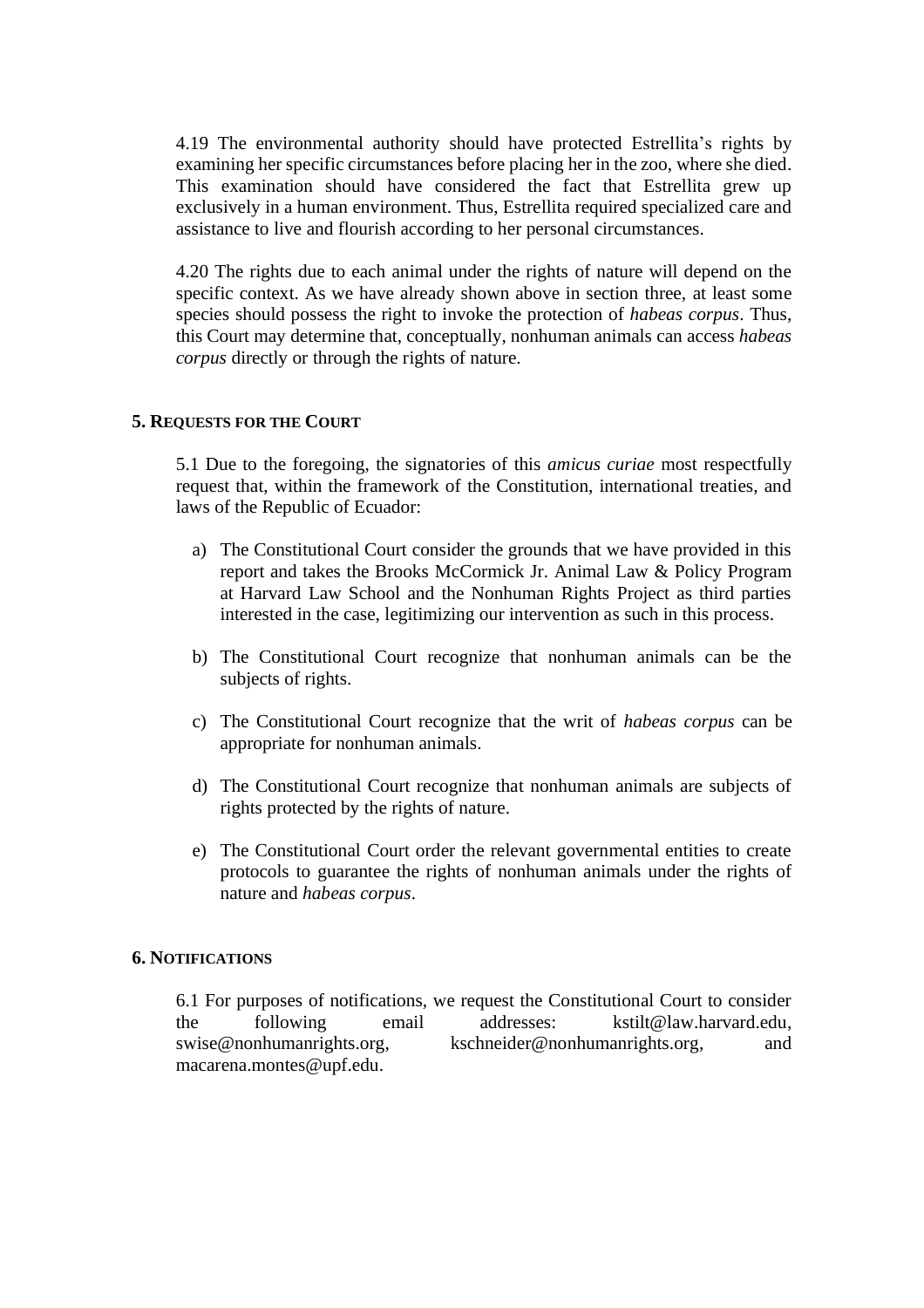Signed,

KRISTEN STILT Professor of Law, Harvard Law School Faculty Director, Brooks McCormick Jr. Animal Law & Policy Program at Harvard Law **School** 

STEVEN WISE Founder and President Nonhuman Rights Project

KEVIN SCHNEIDER Executive Director Nonhuman Rights Project

MACARENA MONTES FRANCESCHINI Rights Research Fellow Brooks McCormick Jr. Animal Law & Policy Program at Harvard Law School

#### **ANNEXES**

Stevenson, Pablo R. 2021. Woolly monkeys and their cognition and social abilities.

#### **REFERENCES**

- Acosta, Alberto. 2008a. *Bitácora Constituyente. ¡Todo Para La Patria, Nada Para Nosotros!* Quito: Ediciones Abya-Yala.
- Acosta, Alberto. 2008b. "El Buen Vivir, Una Oportunidad Por Construir." *Revista Ecuador Debate* 75: 1-12.
- Álvarez-Solas, Sara, Stella de la Torre, and Diego G. Tirira. 2018. "Familia Atelidae. Mono Lanudo de Humbolt. Lagothrix Lagothricha (Humbolt 1812)." In *Estado de Conservación de Los Primates Del Ecuador*, edited by Diego G. Tirira, Stella de la Torre, and Galo Zapata Ríos, Publicació, 185-91. Quito: Grupo de Estudio de Primates del Ecuador and Asociación Ecuatoriana de Mastozoología.
- Animal Welfare Board v. Nagaraja. Supreme Court of India. MANU/SC/0426/2014. 2014.
- Appellate Court on Administrative Litigation and Taxation from the Autonomous City of Buenos Aires. 2016. Sandra the Orangutan-Appeal Judgment-Chamber I Administrative Litigation and Tax Court CABA.

Bailor v. Poindexter. Supreme Court of Appeals of Virginia. 1858.

- Basantes, Ana Cristina. 2021. "Jaguares En Ecuador: Una Población Poco Estudiada En Peligro de Desaparecer." Mongabay. Periodismo Ambiental Independiente En Lationamérica. 2021. https://es.mongabay.com/2021/02/jaguares-en-ecuador-unapoblacion-poco-estudiada-en-peligro-de-desaparecer/.
- *Bill That Amends Article 4 of the Constitution of the United Mexican States with Respect to the Recognition of the Rights of Nonhuman Animals*. 2021. Mexico: Senate of the Republic.
- *Bill That Amends the Federal Civil Code, Regarding the Recognition of Rights to*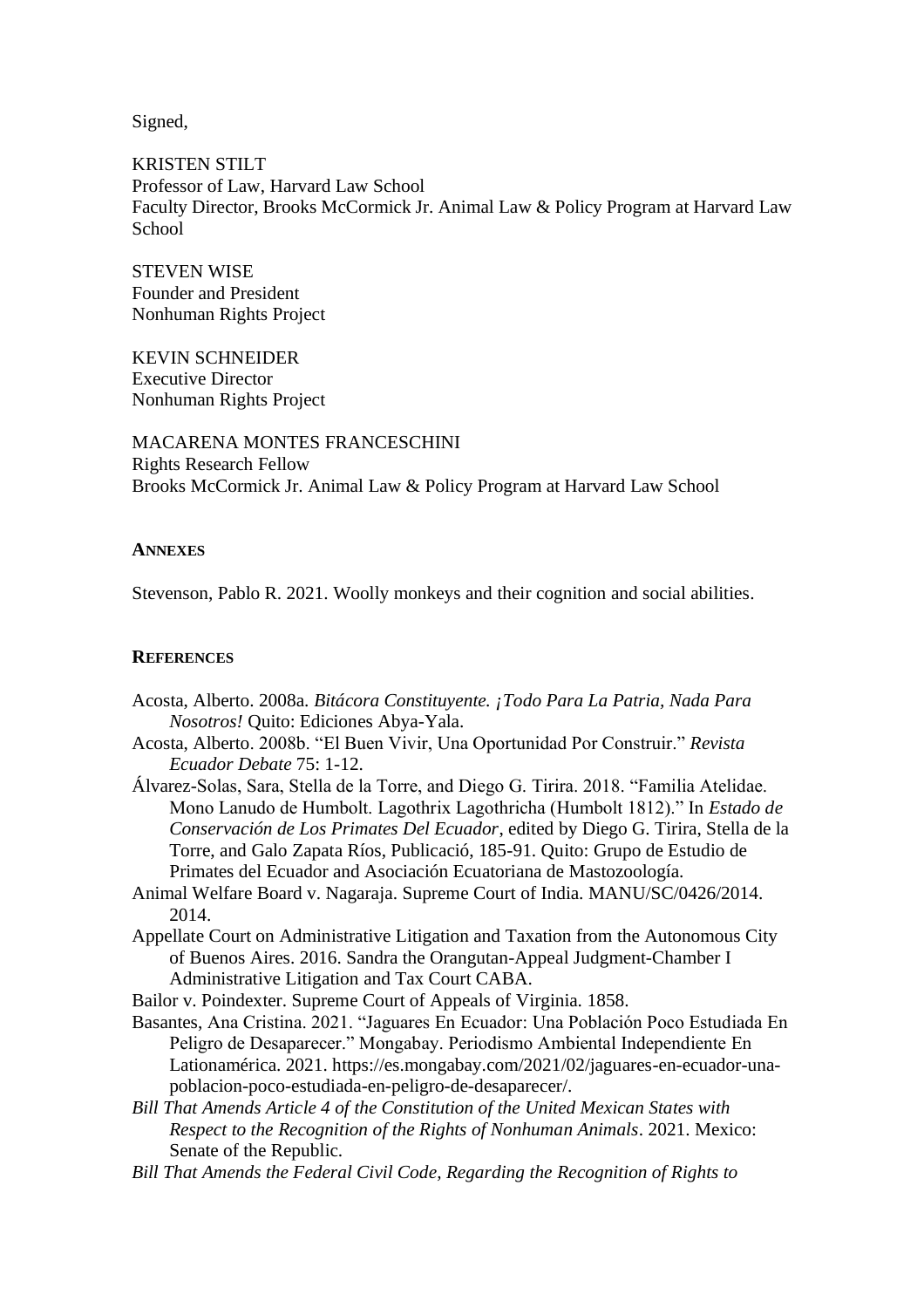*Nonhuman Animals*. 2021. Mexico: Senate of the Republic.

- *Bill to Recognize, Embody and Assign Animals, According to Their Particular Characteristics, the Category of "Nonhuman Person" and Subjects of Rights*. 2021. Buenos Aires: House of Representatives of the Nation.
- Brazilian Superior Court of Justice No. 1.797.175/SP. 2019.
- Brownlee, Scott. 2021. "Guardians of the Northern White Rhino: The World's Most Endangered Species." Euronews. 2021.
	- https://www.euronews.com/green/2021/10/26/guardians-of-the-northern-whiterhino-the-world-s-most-endangered-species.
- Byrn v. New York City Health & Hosps. Corp. New York Court of Appeals. 1972.
- Constitutional Court of Colombia Judgment SU016/20. 2020. Tutela action filed by the Barranquilla Zoo (FUNDAZOO) against the Supreme Court of Justice.
- Constitutional Court of Ecuador Case No. 0011-13-IN. 2016.
- Constitutional Court of Ecuador Case No. 0507-12-EP. 2015.
- Constitutional Court of Ecuador Case No. 1281-12-EP. 2015.
- Constitutional Court of Ecuador Case No. 22-18-IN. 2021.
- Contentious Administrative and Tax Court No. 4. 2015. Association of Officials and Attorneys for Animal Rights and other against GBCA on amparo, A2174-2015.
- Criminal Judicial Unit based in Iñaquito, Metropolitan District of Quito, Pichincha Province, Judgment No. 17294201901759. 2019.
- Crutzen, Paul J., and Eugene F. Stoermer. 2000. "The 'Anthropocene.'" *International Geosphere-Biosphere Programme's Newsletter*, no. 41: 17-18.
- Davison, Nicola. 2019. "The Anthropocene Epoch: Have We Entered a New Phase of Planetary History?" *The Guardian*, May 30, 2019. https://www.theguardian.com/environment/2019/may/30/anthropocene-epoch-
- have-we-entered-a-new-phase-of-planetary-history.
- *Estates, Powers and Trusts Law*. 2014. New York.
- Gallagher v. St. Raymond's R.C. Church. New York Court of Appeals. 1968.
- Garner, Bryan A., ed. 2019a. "Justice." In *Black's Law Dictionary*, 11th ed. Thomson Reuters.
- Garner, Bryan A., ed. 2019b. "Person." In *Black's Law Dictionary*, 11th ed. Thomson Reuters.
- Greene v. Esplanade Venture Partnership. New York Court of Appeals. 2021.
- Hymowitz v. Eli Lilly and Co. New York Court of Appeals. 1989.
- Islamabad Wildlife Management Board v. Metropolitan Corporation. Islamabad High Court. No. 1155/2019. 2020.
- Lyman, Erica, Nick Fromherz, and Hugo Echeverría. 2021. "Re-Thinking the Rights of Nature to Encompass New Protections for Wild Animals." Center for Animal Law Studies. 2021. https://law.lclark.edu/live/news/45559-re-thinking-the-rights-ofnature-to-encompass-new.
- Multicompetent Judicial Unit based in the Baños District, Tungurahua Province. 2020.
- Murcia, Diana. 2011. "El Sujeto Naturaleza: Elementos Para Su Comprensión." In *La Naturaleza Con Derechos. De La Filosofía a La Política*, edited by Alberto Acosta and Esperanza Martínez, 287-316. Quito: Ediciones Abya-Yala.
- Nonhuman Rights Project, Inc., ex rel. Happy v. Breheny. Bronx County Supreme Court. 2020.
- Nonhuman Rights Project, Inc., on Behalf of Tommy v. Lavery. New York Court of Appeals. 2018.
- People ex rel. Nonhuman Rights Project, Inc. v. Lavery. Appellate Division Third Department. 2014.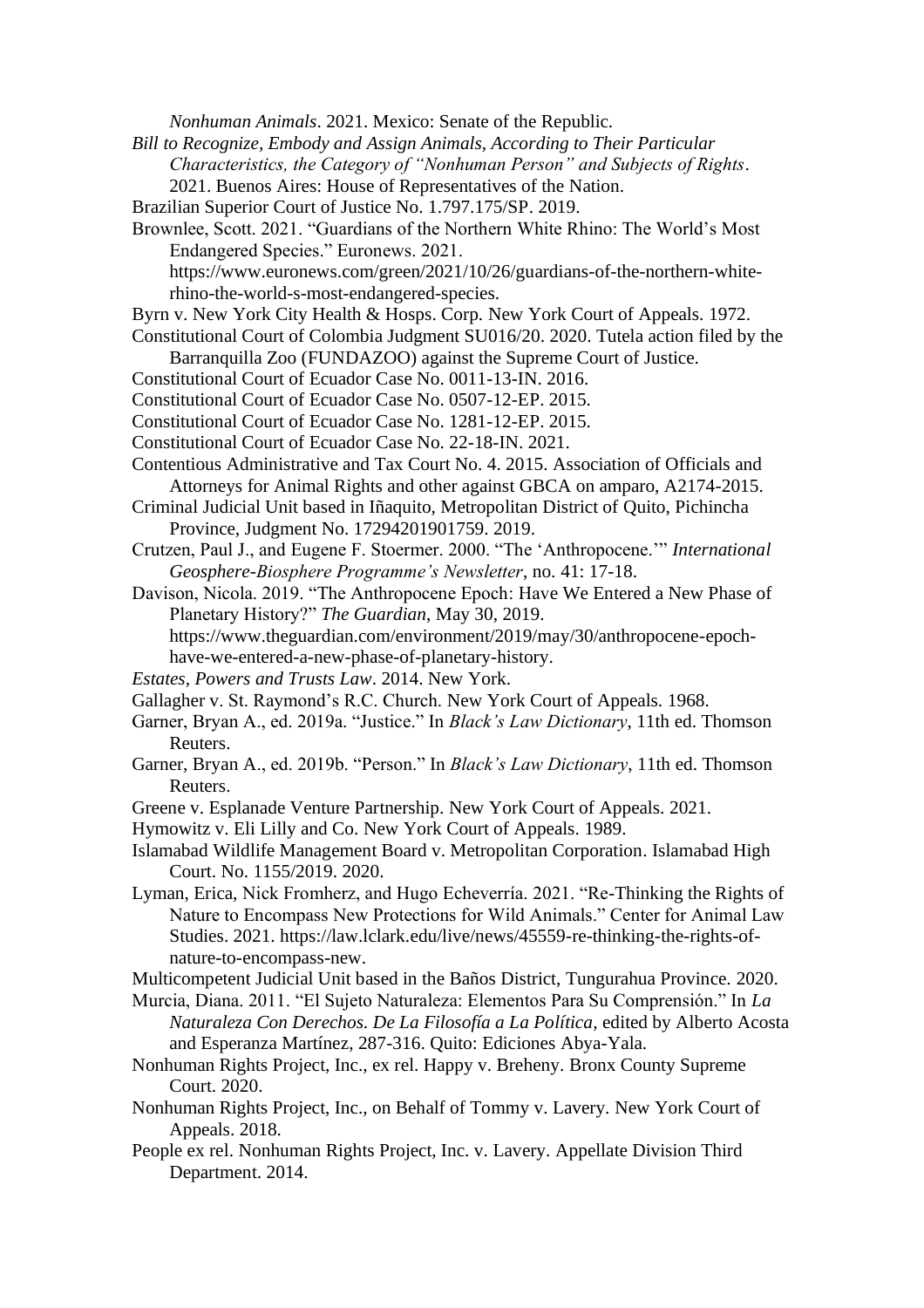People v. Hall. Connecticut Supreme Court of Errors. 1882.

- Ripple, William J., Christopher Wolf, Thomas M. Newsome, Mauro Galetti, Mohammed Alamgir, Eileen Crist, Mahmoud I. Mahmoud, and William F. Laurance. 2017. "World Scientists' Warning to Humanity: A Second Notice." *BioScience* 67 (12): 1026-28.
- Salmond, John. 1947. *Jurisprudence*. 10th ed.
- Stevenson, P.R., E. Palacios, B. Urbani, S. de la Torre, D.C. Guzmán-Caro, J. Vermeer, T.R. Defler, et al. 2021. "Lagothrix Lagothricha Ssp. Lagothricha." https://www.iucnredlist.org/es/species/11175/179072201.
- Third Court of Guarantees of Mendoza. 2016. AFADA Presentation on behalf of Chimpanzee "Cecilia" Nonhuman Subject, P-72254/15.
- Trahan, J.-R. 2008. "The Distinction Between Persons & Things: An Historical Perspective." *Journal of Civil Law Studies* 1 (1): 9-20.
- Vinogradoff, Paul. 1946. *Common Sense in Law*. Edited by H.G. Hanbury. Second Ed. London, New York, and Toronto: Oxford University Press.
- Waters, Colin N., Jan Zalasiewicz, Colin Summerhayes, Anthony D. Barnosky, Clément Poirier, Agnieszka Galuszka, Alejandro Cearreta, et al. 2016. "The Anthropocene Is Functionally and Stratigraphically Distinct from the Holocene." *Science* 351 (6269): 137-47.
- Woods v. Lancet. New York Court of Appeals. 1951.
- Zaffaroni, Eugenio. 2011. "La Pachamama y El Humano." In *La Naturaleza Con Derechos. De La Filosofía a La Política*, edited by Alberto Acosta and Esperanza Martínez, 25-137. Quito: Ediciones Abya-Yala.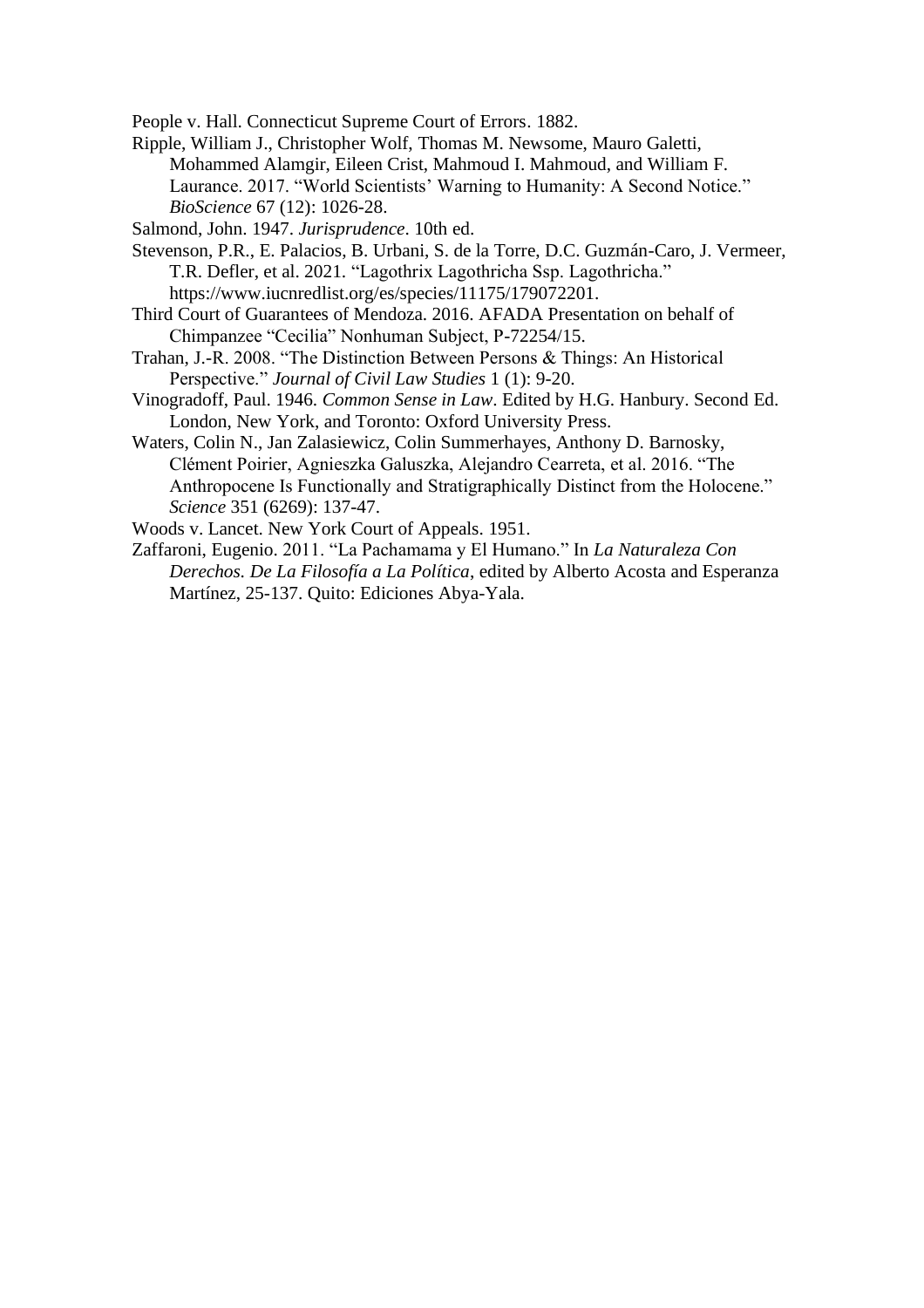Woolly monkeys and their cognition and social abilities

My name is Pablo Stevenson, a Colombian biologist from Universidad de Los Andes in Bogotá, where I finished undergraduate studies in 1989, and where I started behavioral and ecological studies on woolly monkeys (*Lagothrix lagothricha*). I finished my doctoral studies at Stony Brook University in New York in 2002, when I completed a dissertation on the role of woolly monkey in forest regeneration. I have been director of the Center of Ecological Research La Macarena, since 2002, a research group aiming to study biological diversity in three different regions of Colombia (Magdalena, Orinoco and Amazon basins). Currently, I teach graduate and undergraduate courses at Universidad de Los Andes (including classes on Primate Socio-Ecology, Ecology, Seed Dispersal and Conservation Biology). I became full time professor at Los Andes in 2004 and my research interests are focused on the behavior and ecology of Neotropical primates and their roles on forest regeneration. Our main goals are focused on testing models and hypotheses of ecological processes that will allow us to establish conservation priorities for Colombian forests.

I have been the main advisor of 113 students aiming to get BSc, MSc, PhD degrees, and co-advisor for 50 students (mostly Colombians). I have published five books (four of them dealing with woolly monkeys), 43 book chapters (32 of them on primates), and 132 articles in scientific journals (most of them on woolly monkeys). Most of these publications have been product of collaboration with Colombian students and other researchers. My work has been recognized by two National Science Awards, which are provided by Fundación Alejandro Angel Escobar (the most prestigious for Colombian Scientists).

I might be the researcher who has spent the largest time with groups of woolly monkeys in the field (approximately 48 months). I started behavioral observation near La Macarena mountains (Meta, Colombia) in 1988. Since then it was evident for me that woolly monkeys are social animals that live in groups varying in size between 12 and 45 individuals. My first study group was small, and I was able to recognize individually all 14 monkeys, and rapidly I was able to observe that they travelled cohesively most of the time. Only once during my first 6 mo study period I observed affiliative interactions between one adult male of the group and an adult male from a different group (probably a partner of the same group before splitting in two new social units). Males usually show aggressive behaviors towards adult males form other groups. Actually, sometimes when different groups come in proximity the males perform aggressive displays when they may jump several meters aiming to fall in a branch or palm leaf, and they demonstrate their power by actually breaking the branch (even with the risk of falling to the ground, as I witness a couple of times). Females may also display aggressive behaviors, but not as strong as male (since females usually weight up to 8 kg and males up to 10 kg). This difference also is associated with the high degree of dominance of males over females, in feeding and social contexts. Actually, when females reach 5-7 years, they are frequently attacked by males and during this period females migrate to another group. Given this process, it is unlikely that mating will occur between resident adult males and their daughters. Although, they travel on average 2 km each day looking for food and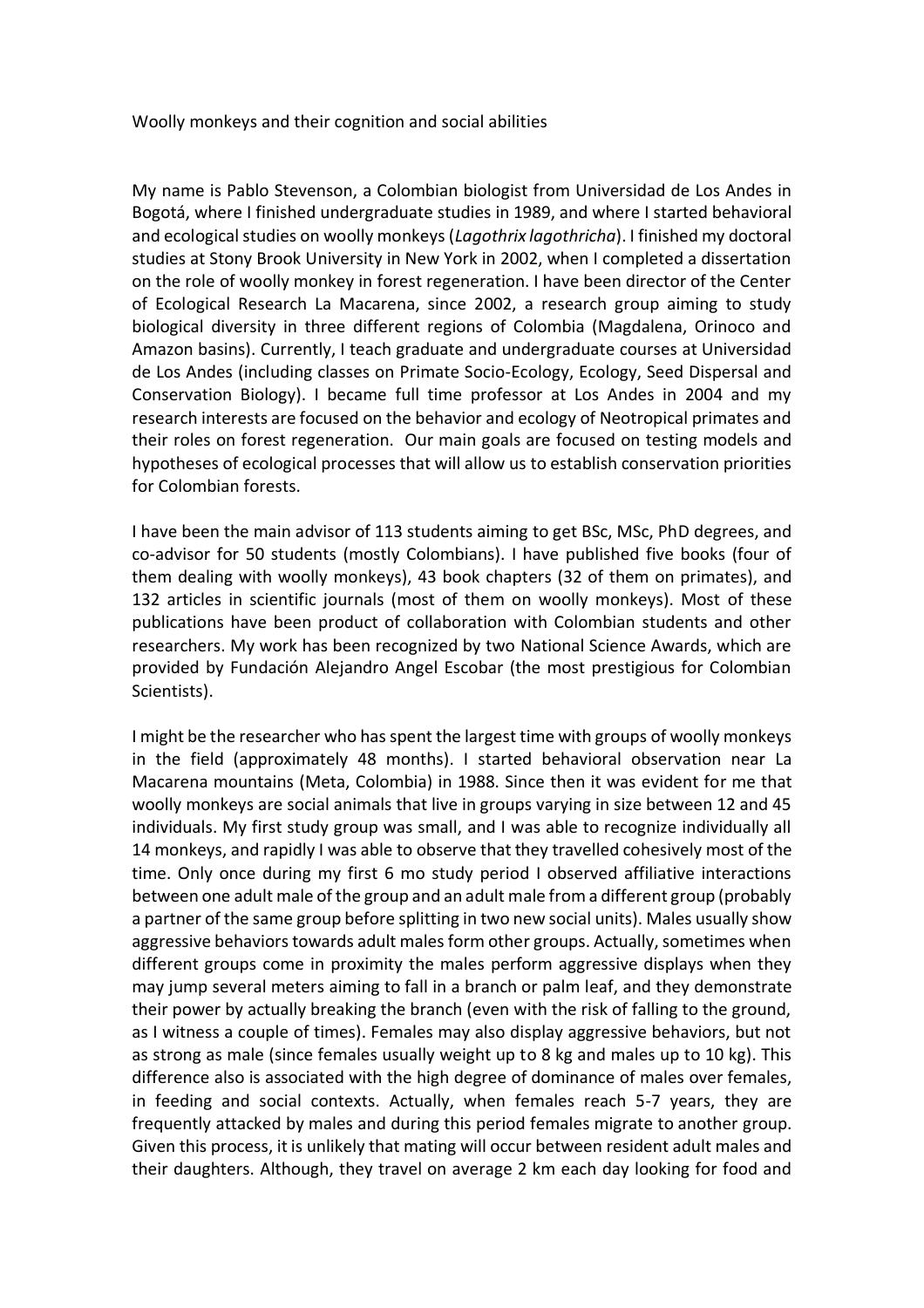resting sites when most adults go to different places in an autonomous way, but coordinating most group activities. They are able to coordinate their cohesive movement by contact vocalizations that are recognized at the individual level (for instance the cry of a young juvenile will attract the attention of only one female, the mother of the infant). However, in other populations is common that members of the group will split and travel apart for hours or even days. Parental care by the mother is important to ensure survival of the infant, since during the first year the offspring is carried exclusively by the mother during long rides (ventrally during the first month in the back until 12 months approximately). In addition, Juveniles suckle milk for a couple of years. Although males do not carry infants, in one occasion we studied a process of adoption of a female infant, when their mother died and two adult males were in charge of carrying the infant and helping her to cross between trees, when the path was difficult. All these observations clearly show that woolly monkeys can recognize and feel empathy for the individuals in their social group, as well as in other groups.

In 1990 a captured young woolly monkey was given to me by the Park's staff, in an attempt to give him the opportunity to go back to the forest. My colleague Marcela Quiñones and I were starting a field course of one month with 10 students. At the beginning, everyone in the course was able to carry the juvenile monkey "Choyo". After a couple of days only human females were able to hold him and from that time on he developed a very tight relationship with my coworker. Choyo used diapers to sleep in Marcela's bed and they developed basically a mother-infant relationship. When Marcela was going to shower, Choyo usually cried for being alone and only one of the students (Nicole Zangen) was able to calmly stay with the juvenile. In one attempt to introduce Choyo to a wild ranging group, I climbed with him and left him below members of a group and we returned to our camp site using another trail, just in case that Choyo attempted to go back. Marcela cried a lot during our trip back, and we were amazed to see the young monkey at the camp site well before our return. Therefore, the monkey was able to recognize his direct way back, in spite of being his first time in that forest. This event suggests the spatial and/or olfactory abilities to get around in new environments, as well as his strong social bonds, even with other primates. Similar cases have been seen with captive woolly monkeys, and primates that we have tried to reintroduced in Colombian forests. These woolly monkeys used to live with humans develop different abilities, such as opening the zippers of bag packs to obtain foodstuffs, demonstrating intelligence and adaptability.

When Marcela was working in the forests in a single spot for some time, Choyo descended to the ground and consumed leaves of some seedlings. Turns out that the plant that he was consuming (a *Dalbergia* species still undescribed by scientists) is the same plant that woolly monkeys prefer for leaf consumption. Although it is not possible to rule out that Choyo was able to perceive some chemicals in the plant that make it palatable, it is more likely that he learned from his real mother which plants are part of their diet. In wild conditions, it is also clear that the diet of woolly monkeys is quite consistent along time. For instance, in all three study periods of at least one year, the most consumed fruit species has been *Gustavia hexapetala*, followed by *Spondias, Inga, Protium, Ficus* and other species. There are also some plant species such as a common palm tree (*Oenocarpus bataua*, the most preferred fruit by spider monkeys), which is